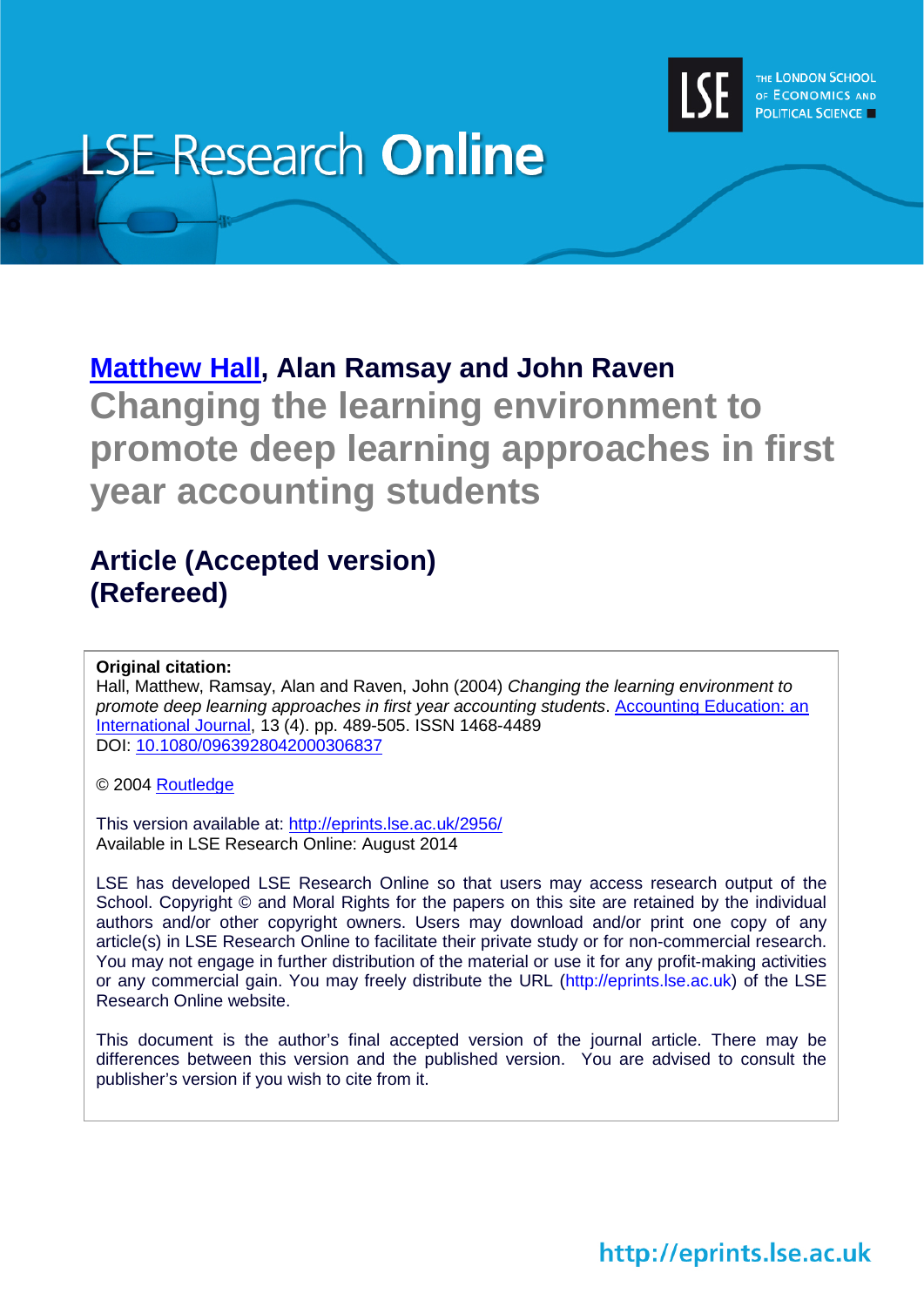#### **Full text copy of:**

#### **Hall, M., Ramsay, A., and J. Raven. 2004. Changing the learning environment to promote deep learning approaches in first year accounting students.** *Accounting Education 13***, 489- 505.**

#### Matthew Hall $^{\mathrm{a}\ast},$  Alan Ramsay $^{\mathrm{b}}$  and John Raven $^{\mathrm{b}}$

a Department of Accounting and Business Information Systems, The University of Melbourne b Department of Accounting and Finance, Monash University

\*address for correspondence Matthew Hall Department of Accounting and Business Information Systems The University of Melbourne VIC 3010 Australia  $(\text{ph}) + 61383446793$  $(fax) + 61$  3 9349 2397 [mhal@unimelb.edu.au](mailto:mhal@unimelb.edu.au)

#### **Acknowledgements**

The authors would like to thank Malcolm Eley, Rosina Mladenovic and participants in research seminars at Monash and Sydney Universities and participants in the 2002 AAANZ Accounting Education Interest Group research seminar for helpful comments on earlier drafts of the paper. We also thank Philip Gharghori for assistance in collecting and collating the data used in the study. Financial assistance was provided by a Monash University Faculty of Business and Economics Teaching Innovation Grant.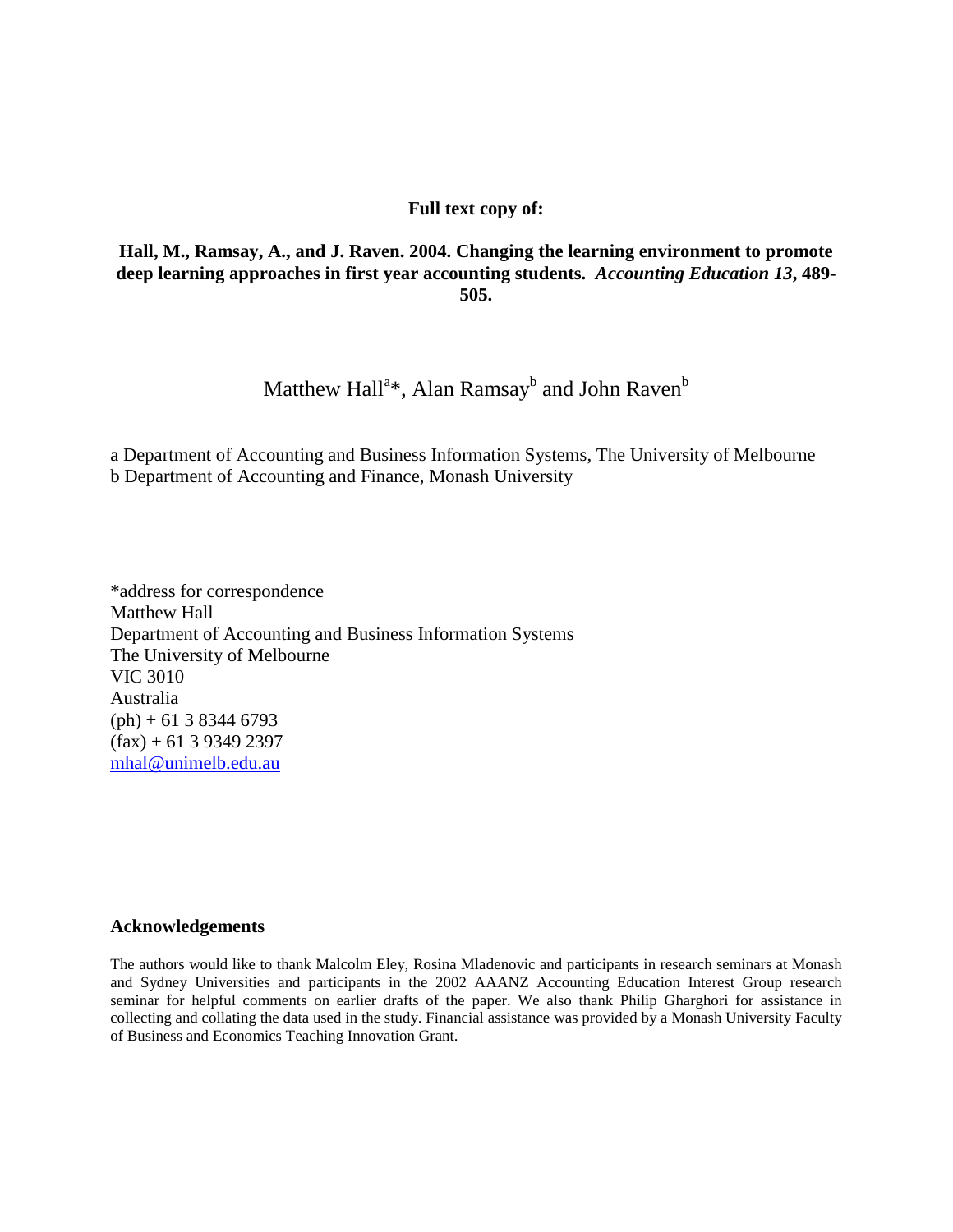#### **Changing the learning environment to promote deep learning approaches in first-year accounting students**

#### **ABSTRACT**

Developing deep approaches to learning is claimed to enhance students' engagement with their subject material and result in improved analytical and conceptual thinking skills. Numerous calls have been made for accounting educators to adopt strategies that produce such results. This paper reports on changes to the learning environment centring on the introduction of group learning activities that were designed to improve the quality of students' learning outcomes. The impact of changes in the learning environment on students' approaches to learning, as measured by the Study Process Questionnaire (SPQ) (Biggs, 1987b), was then assessed. Results indicate that across the semester, accounting students exhibited a small but statistically significant increase in their deep learning approach, and a small but statistically significant reduction in their surface learning approach. The results suggest that accounting educators, through changes in the learning environment, may be able to influence the learning approaches adopted by accounting students.

KEY WORDS: approaches to learning, study process questionnaire, deep, surface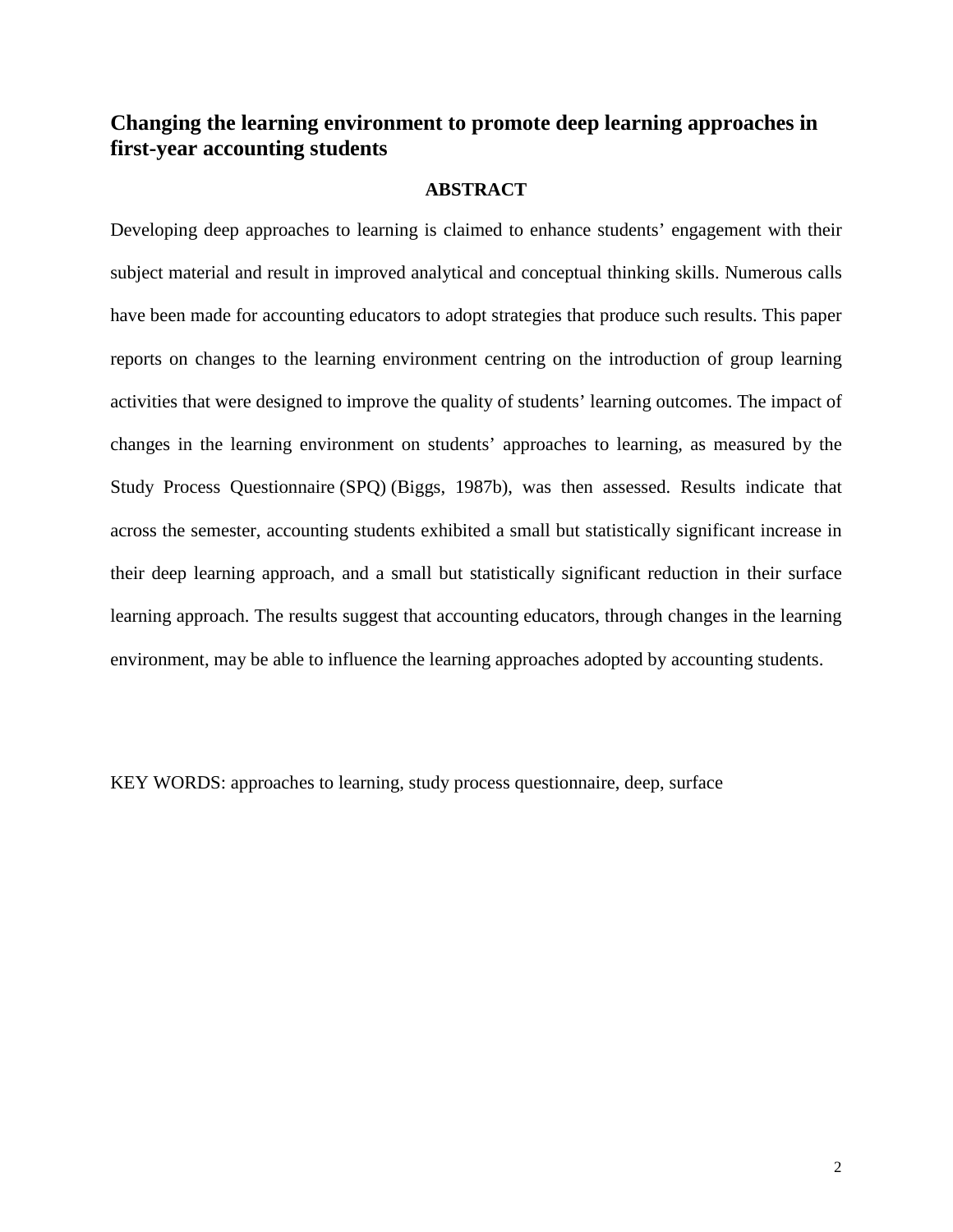#### **INTRODUCTION**

There have been numerous calls for changes in accounting education in order to address the perceived deficiencies in accounting graduates (for example, Accounting Education Change Commission (AECC) 1990, Mathews Report, 1988). A fundamental concern is for accounting education to establish a base for accounting graduates to develop life-long learning skills. In particular, in Australia, the accounting profession requires that accounting educators incorporate activities into the learning environment that develop life-long learning skills, analytical thinking, and the ability to work in teams. To achieve this, accounting education should move away from procedural tasks and memorising of professional standards to a more conceptual and analytical form of learning (Beattie, Collins and McInnes, 1997; Davidson, 2002). Methods and techniques used to facilitate this type of learning include case studies, group-based learning, cooperative learning approaches, and specific tasks designed to address communication and presentation skills (Rebele, Apostolou, Buckless, Hassell, Paquette, and Stout, 1998; Booth, Luckett and Mladenovic, 1999). These teaching techniques are considered suitable for the development of the appropriate competencies in accounting graduates.

The learning approaches adopted by accounting students may be a key factor influencing the quality of their learning outcomes (Booth et al., 1999; Davidson, 2002). The concepts underlying student approaches to learning were developed in the 1970s and 1980s and are now firmly established in the higher education literature (Beattie et al., 1997). Student approaches to learning tend to be dichotomised into deep and surface approaches. High-quality learning outcomes, such as analytical and conceptual thinking skills, may not be achieved unless students are encouraged to adopt deep approaches to learning. Sharma (1997, p.128) states that "in terms of competencies needed to become a successful professional accountant, fostering a deep approach to learning is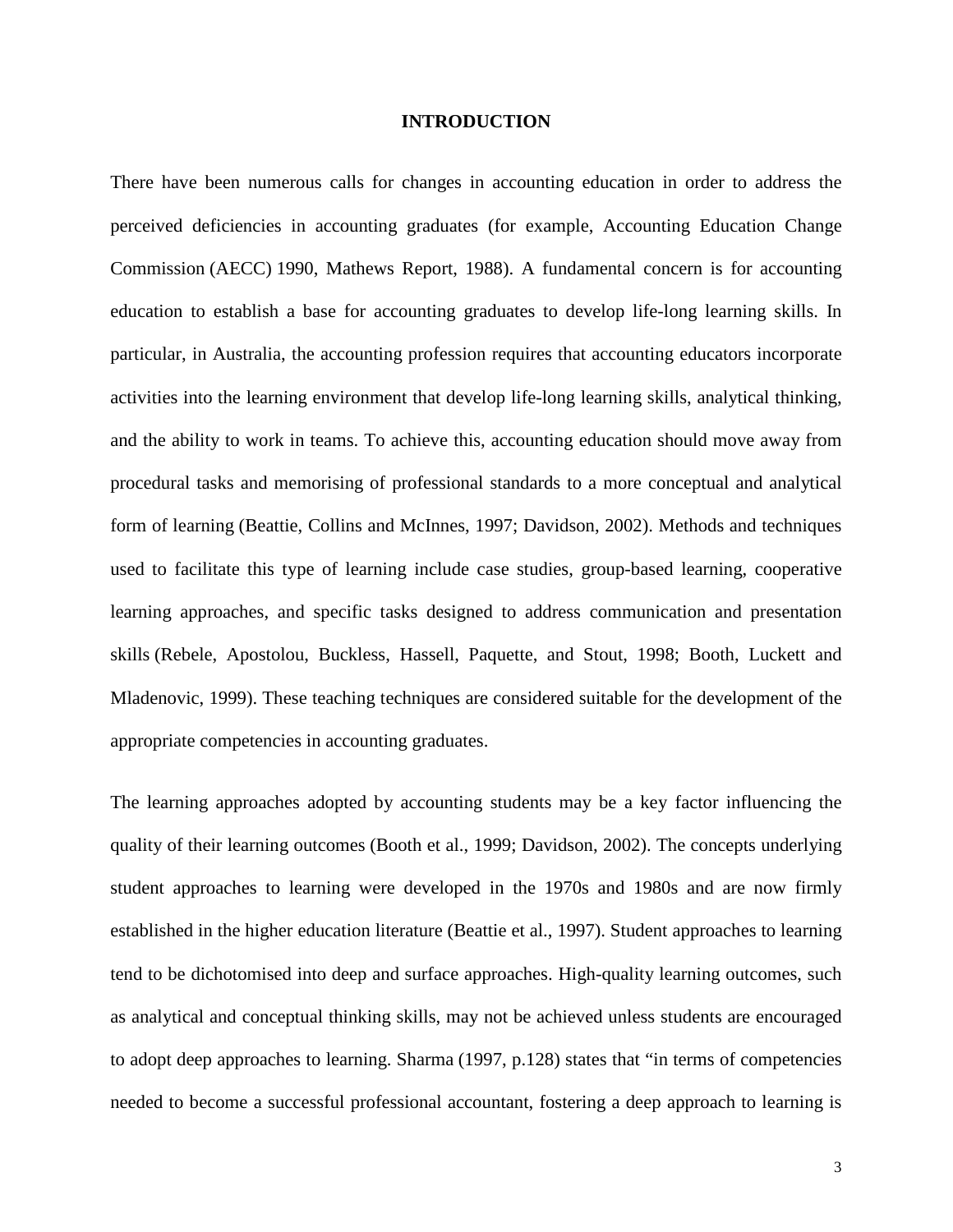critical". Prior research indicates that accounting students seem to adopt higher surface learning approaches and lower deep learning approaches compared to other university students (Eley, 1992; Gow, Kember and Cooper, 1994; Booth et al., 1999). Therefore, consideration of ways to encourage accounting students to adopt a deep approach to learning is of considerable importance to both accounting educators and the accounting profession.

The purpose of this study is twofold. First, the study describes the changes made to the learning environment of a second semester, introductory financial accounting subject. These changes focused on the use of group-based problem solving activities. The aim of these changes was to generate higher quality learning outcomes, such as greater engagement with the subject, and improved analytical and conceptual thinking skills. Second, the study uses the Study Process Questionnaire (SPQ) (Biggs, 1987b) to assess any changes in students' deep and surface approaches to learning across the semester in which the subject was taught. Therefore, consistent with calls by Rebele et al. (1998), the study describes specific changes made to the learning environment and reports on the observed effects of these changes.

The remainder of the paper is structured as follows: the next section reviews the approaches to learning literature, and in particular, its application to accounting students. Next, the specific changes made to the learning environment are outlined. This is followed by the presentation of the research question and the research design employed in the study. The following sections report and discuss the results of the study. The final section provides some conclusions.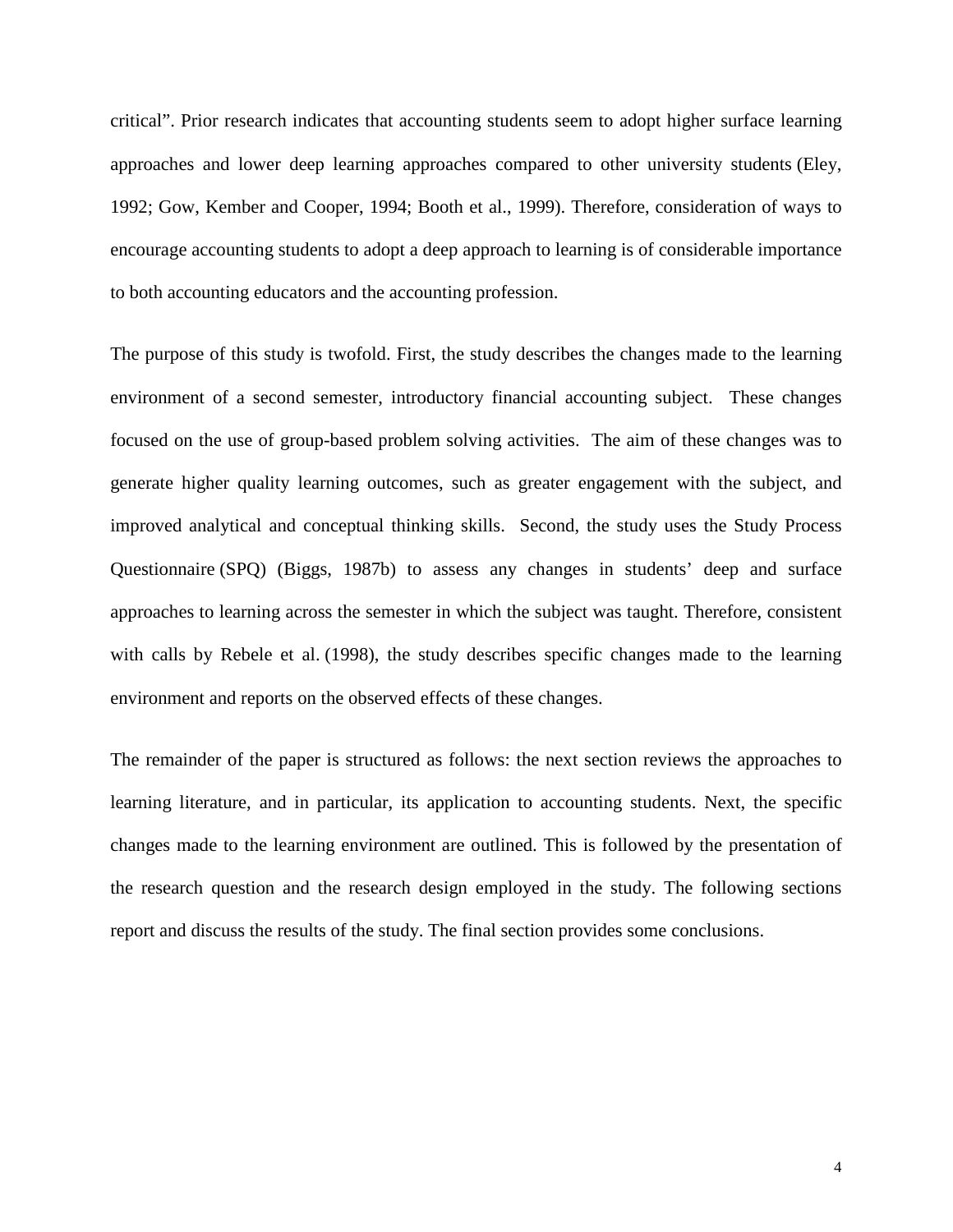#### **APPROACHES TO LEARNING OF ACCOUNTING STUDENTS**

Research related to student approaches to learning has been drawn from a wide range of sources. These sources include the Lancaster group (Entwistle and Wilson, 1970; Entwistle, Thompson and Wilson, 1974), the Australian group (Biggs, 1978; 1987a), the Swedish group (Marton and Saljo, 1976a, 1976b), and the Richmond group (Pask, 1976). Some researchers have adopted quantitative methods based on psychometric techniques (Biggs 1987a, Entwistle and Wilson, 1970), whereas others used more qualitative methods, for example, the phenomenographical approach (Lucas, 2001). While these strands of the literature were initially independent of each other, the research shared many themes and concepts. In the 1980s, researchers worked together to establish greater consistency in the language and approaches used. This research has identified two main ways that students approach learning: the *surface approach* and the *deep approach.* 

A *surface approach* to learning is characterised by an intention to acquire only sufficient knowledge to complete the task or pass the subject. As such, the student relies on memorisation and reproduction of material and does not seek further connections, meaning, or the implications of what is learned (Biggs, 1987a; Eley, 1992; Ramsden, 1992; Biggs and Moore, 1993; Gow et al., 1994; Sharma, 1997; Booth et al., 1999; Prosser and Trigwell, 1999). A surface approach is externally focused and tends to result in a lack of engagement with the subject, the accumulation of unrelated pieces of information for assessment purposes, and temporary learning outcomes (Biggs and Moore, 1993; Beattie et al., 1997; Booth et al., 1999). Students are unlikely to experience high-quality learning outcomes, or develop appropriate skills and competencies, through a surface approach to learning.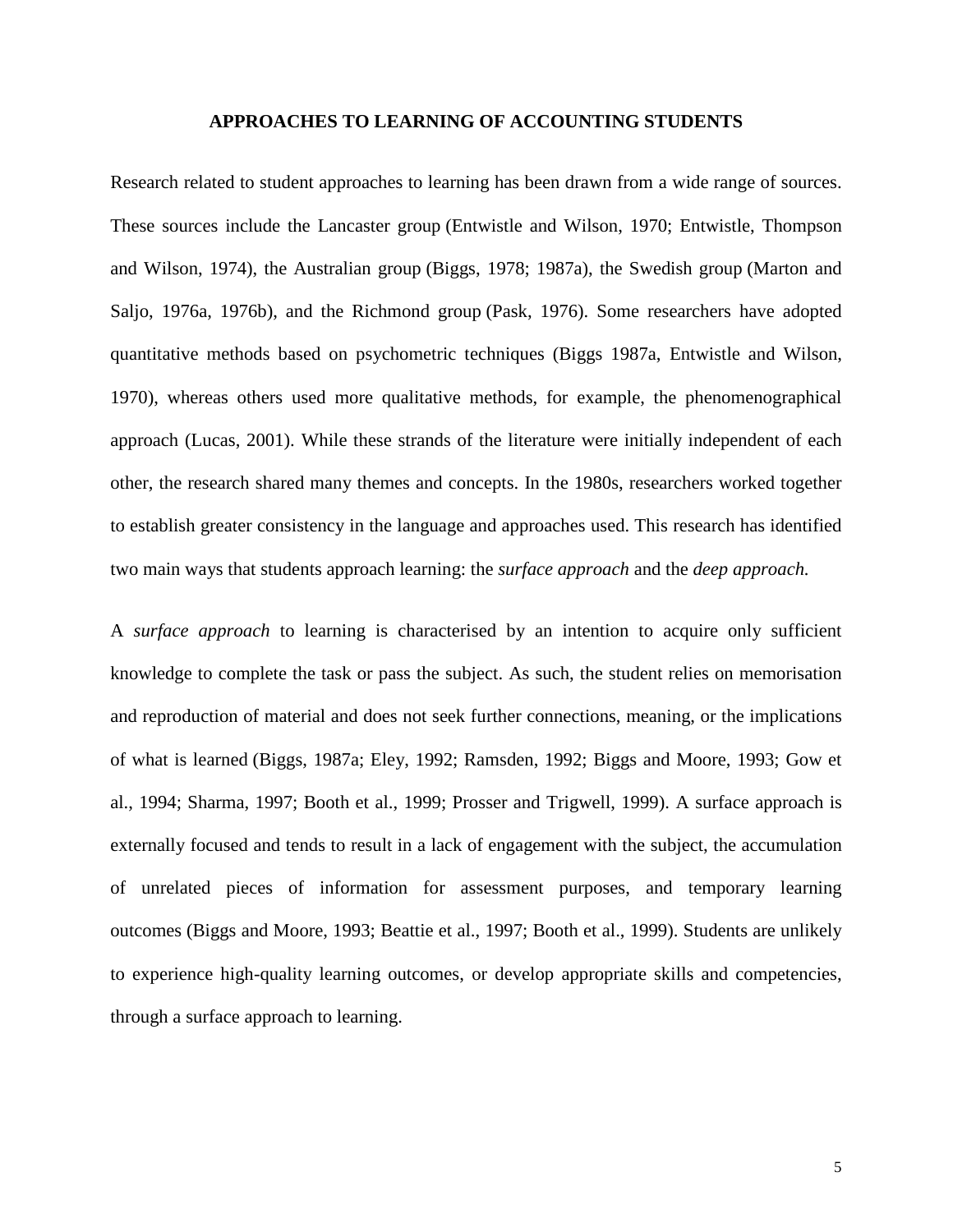A *deep approach* to learning is characterised by a personal commitment to learning and an interest in the subject. The student approaches learning with the intention to understand and seek meaning, and, consequently, searches for relationships among the material and interprets knowledge in light of previous knowledge structures and experiences (Watkins and Hattie, 1985; Biggs, 1987a; Eley, 1992; Ramsden, 1992; Biggs and Moore, 1993; Gow et al., 1994; Beattie et al., 1997; Sharma, 1997; Booth et al., 1999; Prosser and Trigwell, 1999). A deep approach to learning is more likely to result in better retention and transfer of knowledge (Ramsden, 1992) and may lead to quality learning outcomes, such as a good understanding of the discipline and critical thinking skills (Booth et al., 1999).

The approaches-to-learning literature has operationalised aspects of the learning process in several ways. Entwistle and Ramsden (1983) developed the Approaches to Studying Inventory (ASI), while Biggs (1987b) developed the Study Process Questionnaire (SPQ). The development of the Biggs version of the students' approaches to learning literature is briefly outlined below. Using the SPQ, three approaches to learning (surface, deep and achieving) were identified.<sup>[1](#page-34-0)</sup> The study process or approach to learning is defined by Biggs as a combination of students' motives (why?) and the strategies (how?) they use in learning (Biggs 1987a). Biggs hypothesised that effective learning requires congruence between the motive and strategy adopted. For example, if a student's motive is to develop an interest and competence in a subject area, then employing a rote-learning strategy is unlikely to lead to effective learning outcomes. Biggs (1987a) elaborates on this model by demonstrating that students are able to choose deliberately the approaches that are most likely to result in the desired learning outcome, a concept referred to as metalearning.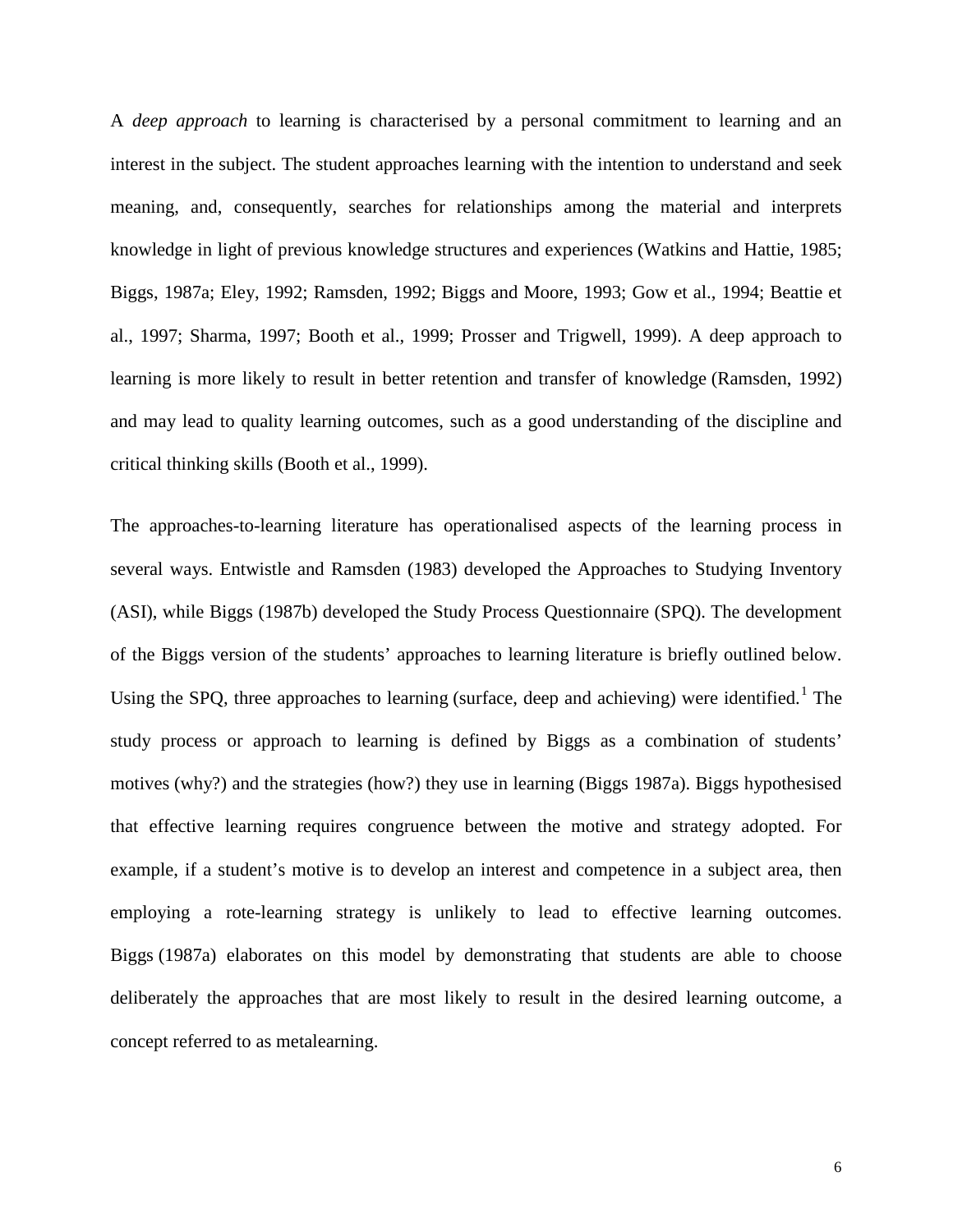The essential difference between a surface approach and a deep approach is in the student's intentions, or motives, for studying. Under the deep motive, the student's intention is to seek meaning, whereas under the surface motive, the student's intention is to acquire only sufficient knowledge to complete the task. As such, a student cannot, simultaneously, adopt a surface motive and a deep motive in his/her study. In contrast, a surface strategy and a deep strategy are not incompatible. A student adopting a deep strategy will use memorisation/reproduction *and* seek further connections and relationships to prior knowledge, whereas a student adopting a surface strategy relies on memorisation and reproduction *only*. In the context of the SPQ, Birkett and Mladenovic (2002) argue that there is a mismatch between the theoretical framework and empirical measurement of the *strategy* aspect of the deep approach to learning. The quantitative measure of the strategy aspect of the deep approach to learning, using the SPQ, only measures higher cognitive levels (from comprehend to reflect), with the lower cognitive levels (memorise to describe) measured in the strategy aspect of the surface approach to learning. However, the theoretical construct of the deep approach to learning encompasses the entire range of cognitive levels (from memorise to reflect), not only those at the higher end. Thus, the SPQ treats low and high cognitive levels as dichotomous, whereas the theory describes them as a continuum.

The approaches-to-learning paradigm has been applied to accounting education only relatively recently. Eley (1992) compared the learning approaches of students across different subjects at the same University and found that second-year accounting students adopted a lower deep approach and a higher surface approach compared to biochemistry, chemistry, and English literature students. Similarly, Booth et al. (1999) found that second- and third-year accounting students across two Australian universities adopted lower deep and higher surface approaches compared to the reported 'norms' for Australian arts, education, and science students. In a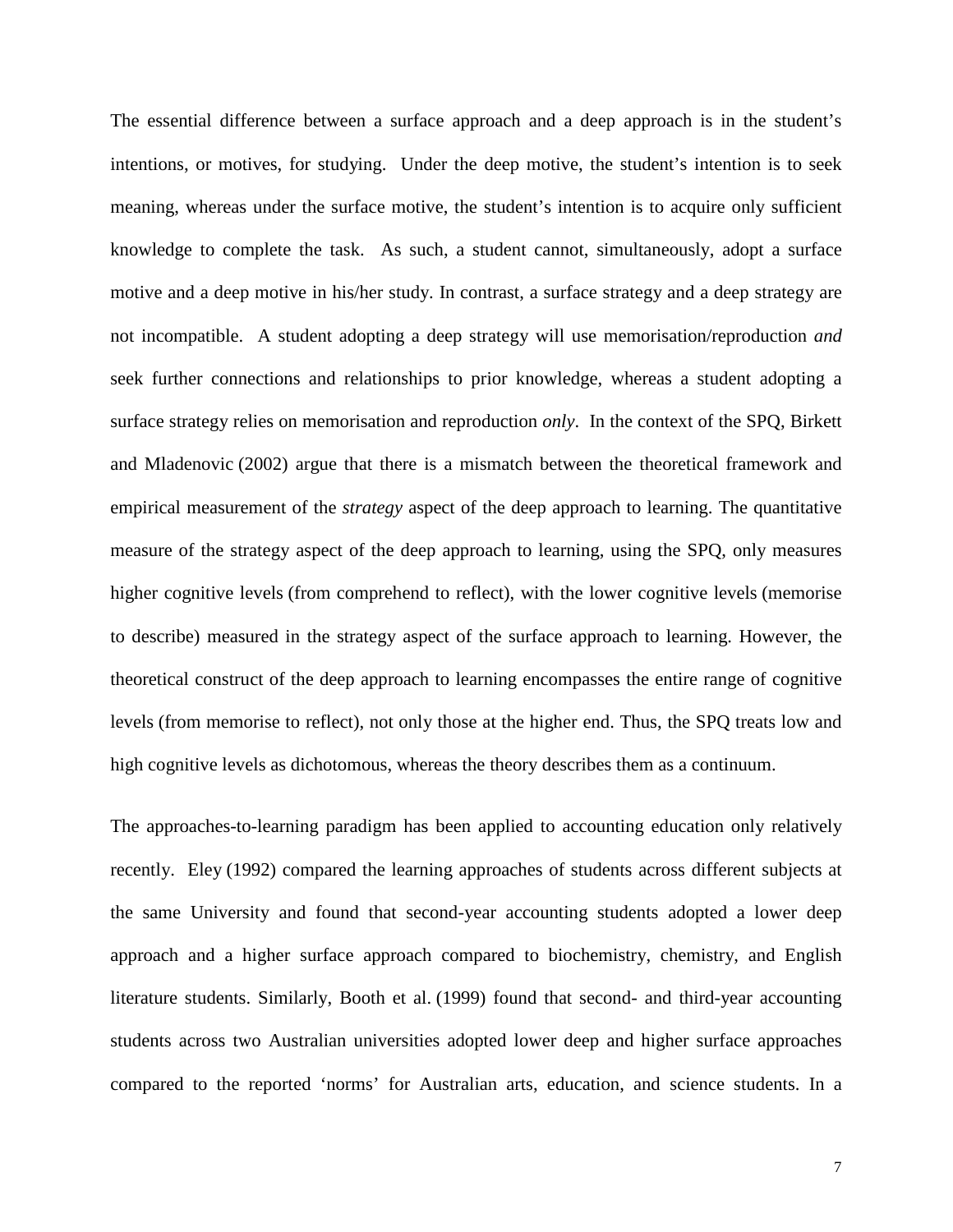longitudinal study, Gow et al. (1994) reported that accounting students' use of a deep approach declined from the first year to the second year, and then increased to the end of the third year. However, the use of a deep approach at the end of the third year was still below the first-year level. More recent studies show similar results (Pilcher, 2003). The results of these studies suggest that accounting students appear to favour surface learning approaches over deep learning approaches. If correct, this is likely to be of concern to accounting educators.

A critical issue is whether students' approaches to learning are static and inherent in individuals or whether approaches to learning are influenced by the learning context, including teaching methods, curriculum and assessment. Early theoretical research took the view that approaches to learning were inherent in individuals and thus fixed (Beattie et al., 1997). This view was altered by research in the 1980s where it was acknowledged that students' approaches to learning were context specific. The Biggs (1978) model indicated that presage factors, both personal and institutional, affected the choice of students' approach to learning. Biggs (1987a) model recognised that context and task, as perceived by the students, influenced the approach to learning used. Biggs' notion of congruence in the students' choices of motive and strategy, and his concept of metalearning, requires that students are aware of their motives and have control over their strategy selection and implementation.

Ramsden (1992) presents a model of Student Learning in Context that identifies the students' orientation to study and the context of learning as key variables affecting the choice of students' approaches to learning. These theoretical models lead to the conclusion that "the learning context is the mechanism through which teachers can affect students' motives, perceptions and approaches they use in learning" (Birkett and Mladenovic, 2002, p.14).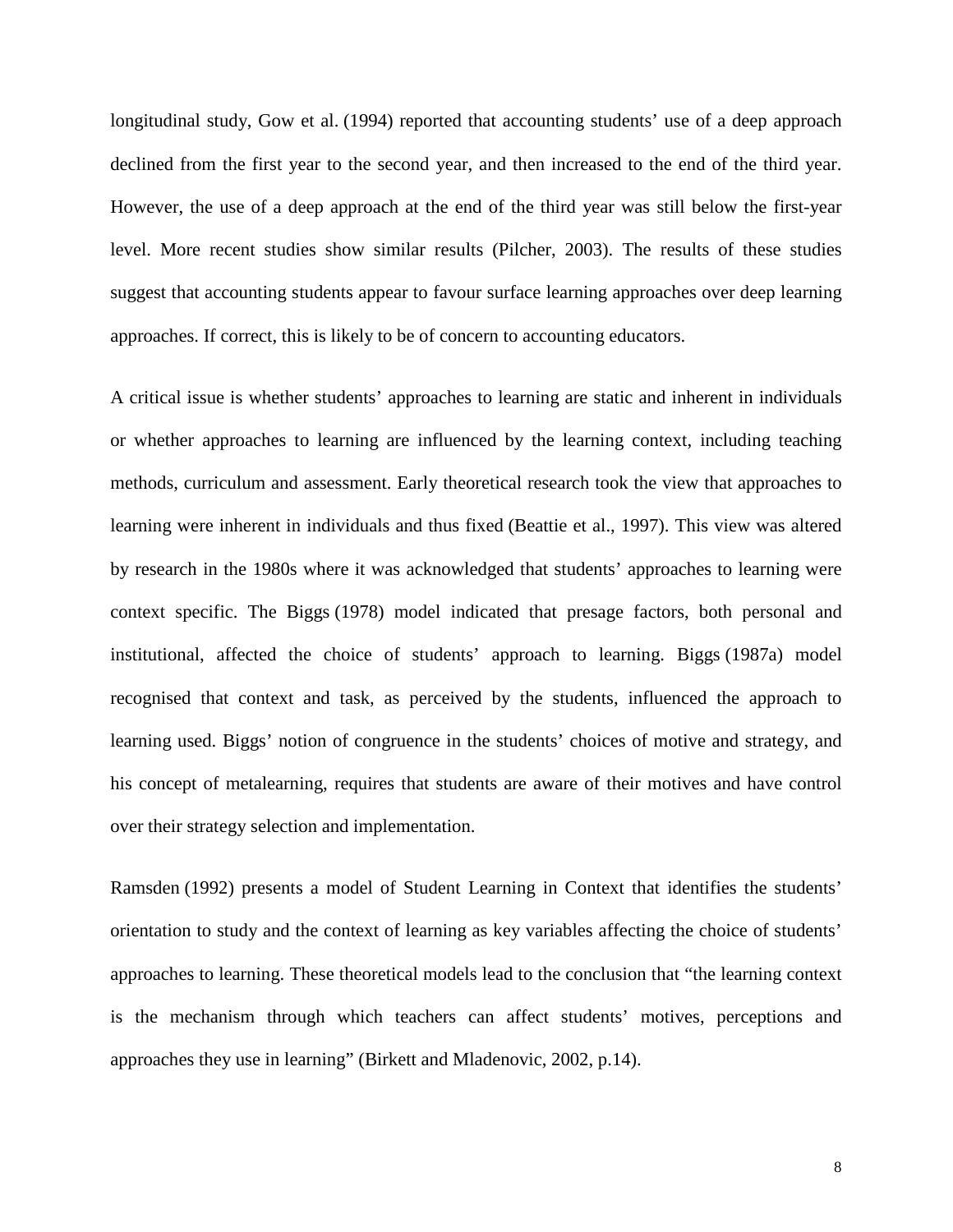Empirical research has also addressed the issue of whether students' approaches to learning can change. A substantial body of empirical research indicates that students adapt their learning approach according to their perceptions of the learning environment (Biggs, 1978; Ramsden, 1992; Biggs and Moore, 1993; Prosser and Trigwell, 1999; Lucas, 2001, Zeegers, 2001). In reference to accounting education, Eley (1992) found that students' approaches to learning differed across different subjects within the same course. In particular, results showed that the same students adopted lower deep and higher surface approaches in accounting compared to business law.

The learning environment or learning context consists of the assessment methods, curriculum, teaching methods and the atmosphere of the institution (Ramsden, 1992). Although educators do not have control over students' past learning experiences or their personal characteristics, they do have control over the learning environment. Gow et al. (1994) suggested factors that could result in students adopting surface approaches to learning in accounting include: excessive workloads; the nature of assessment tasks; a didactic teaching style; and low staff/student ratios. Similarly, Sharma (1997) found that the structure of the course and lectures; enthusiasm of lecturers and tutors; generation of a personal learning context; provision of student feedback; and the provision of direction to students, are crucial elements affecting students' choice of their approaches to learning in accounting education. Importantly, these characteristics of the learning environment are amenable to change, and therefore provide a way for accounting educators to influence the learning approaches adopted by accounting students. The next section describes the specific changes made to the learning environment of a second semester, introductory financial accounting subject that emerged in response to concerns regarding the way that our accounting students were approaching their learning tasks.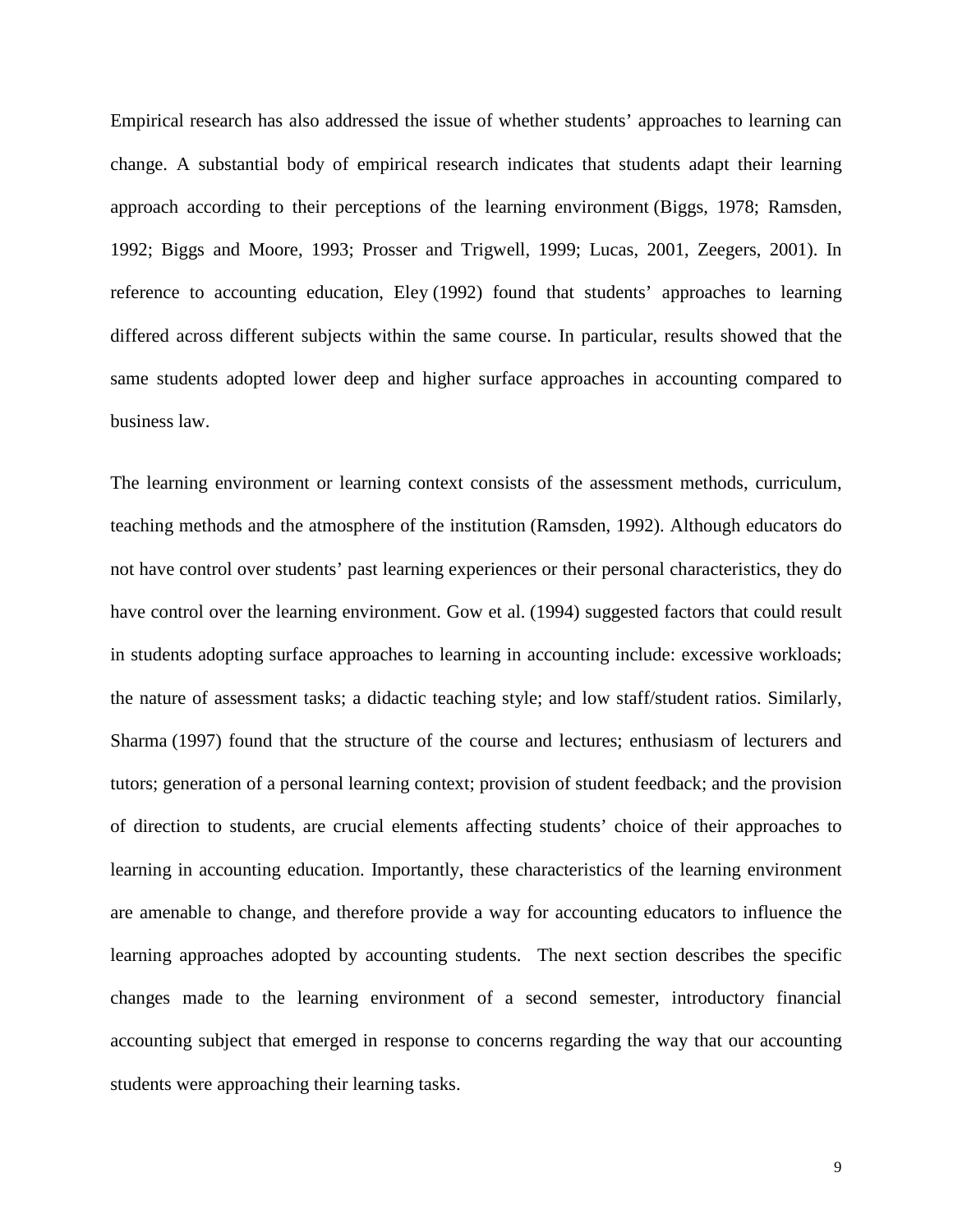#### **CHANGING THE LEARNING ENVIRONMENT**

The authors are involved in teaching a second semester, first-year introductory financial accounting subject that can only be taken after completing an introductory Accounting Principles unit. The content of the subject consists of issues relating to the recording and reporting of assets, liabilities, revenues, expenses and equity; the conceptual framework for financial reporting; financial statement analysis including financial stability, profitability and share investment decisions; and consideration and evaluation of alternative accounting measurement systems. Students attend two one-hour lectures and a one and a half hour tutorial per week. Staff teaching the subject had attempted to adopt a conceptual focus with emphasis on analytical thinking and evaluation of information rather than performing routine tasks. However, it was perceived by teaching staff that there was a lack of engagement on the part of the students, which contributed to the adoption of a mechanical and superficial (surface learning) approach.

Consistent with Gordon and Debus (2002), it was decided to make limited changes to the learning environment that focused on the tutorial program. Lectures continued largely unchanged. Previously, the tutorial program involved tutors providing solutions to accounting problems that had been completed by students prior to the tutorial. The tutorial program was redesigned to include group problem-solving exercises, group presentations, and group assignments. The focus on group work and the use of case studies was intended to increase students' engagement with the material, develop critical thinking and problem solving skills, and to promote the use of deep approaches to learning by students. The changes made to the learning environment were consistent with recommendations by the AECC (1990, pp. 309-10):

> "students must be active participants in the learning process, not passive recipients of information. They should identify and solve unstructured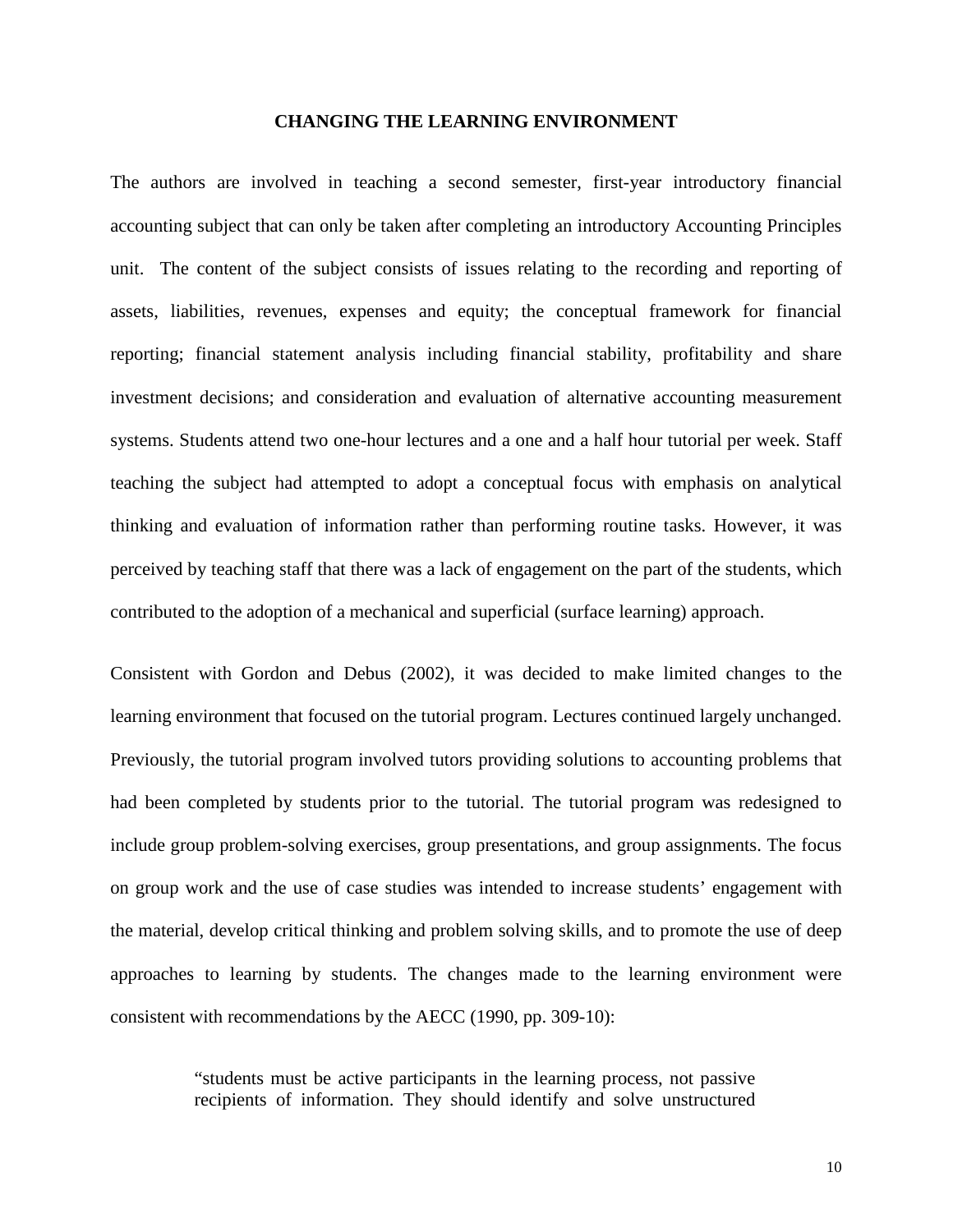problems that require use of multiple information sources. Learning by doing should be emphasized. Working in groups should be encouraged. Creative use of technology is essential. Accounting classes should not focus only on accounting knowledge. Teaching methods that expand and reinforce basic communication, intellectual, and interpersonal skills should be used".

Similarly, accounting educators recommend the use of case studies, group-based learning, cooperative learning approaches, and specific tasks designed to address communication and presentation skills (Rebele et al., 1998, Booth et al., 1999).

The changes made to the tutorial program were designed to change the teaching style by making tutorials more student and less teacher centred (Gow et al., 1994). In addition, it was hoped that the emphasis on group work would pass more of the responsibility for learning back to the students. The research evidence suggests that, appropriately implemented, group work is associated with adoption of deep approaches to learning (Ramsden, 1992; Tempone and Martin, 1999; Gordon and Debus, 2002). The specific changes to the tutorial program are now outlined.

At the beginning of the semester, students in each tutorial were assigned to a group of four to five members and remained in this group during the semester. The revised tutorial program required each group to work on three different types of group activities, each of which was designed to lead to high quality learning outcomes and promote deep approaches to learning.

The first activity involved all groups working each week in tutorials on problem-solving exercises. Consistent with the conceptual nature of the subject, the exercises focused on the identification and resolution of particular accounting issues concerning the topic of that week's tutorial. Group members were encouraged to discuss and debate issues arising from the exercises. Group members were also encouraged to use the computer equipment provided in the tutorial room to access additional resources, including the subject website and other information via the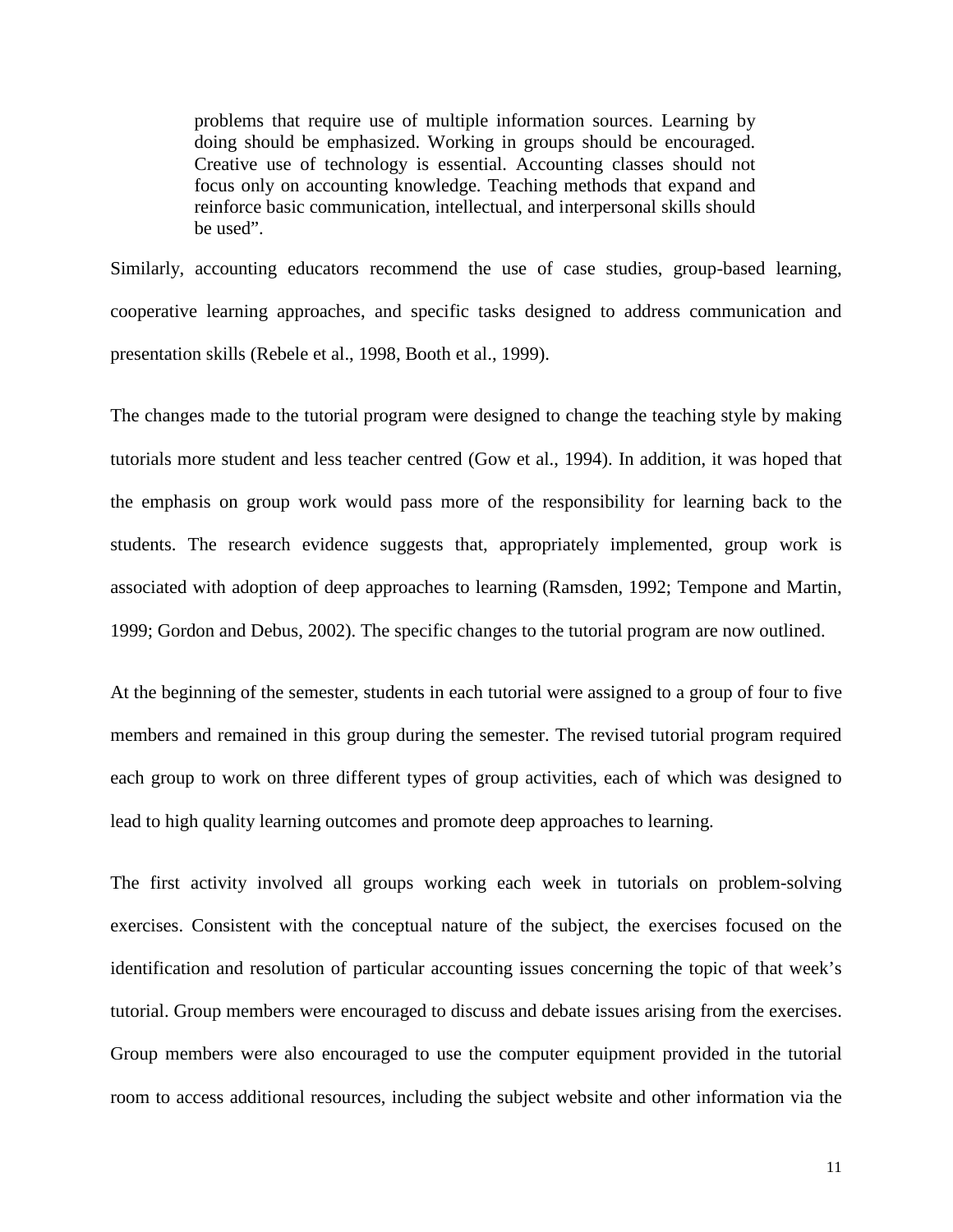Internet. For example, in the tutorial concerning investment decisions, students were encouraged to locate the annual reports of companies on the Internet to identify their specific accounting policies and other relevant financial information. Following completion of the exercises, groups were required to discuss the issues, prepare a written answer and debate their answers with the other groups in the tutorial class.

The second group activity was a group presentation. Each group was required once during the semester to prepare and present the solution to a problem to the tutorial class. All group members were required to participate in the group presentation. Problems set usually consisted of both numerical and theoretical analysis. Each presentation required the use of PowerPoint and the data projector provided in the tutorial room. At the end of the presentation, groups were required to answer questions from the tutor and other groups in the tutorial. The tutor provided each group with feedback on the content and delivery of the presentation (Sharma, 1997).

In addition to the in-tutorial group exercises and group presentation, each group was also responsible for completing two group assignments outside class time. The first and larger assignment consisted of a case study examining a range of financial reporting issues. The assignment required students to make decisions relating to the preparation of end-of-period financial reports for a business in which issues relating to the determination of the final accounting numbers had not been resolved. Groups were required to solve these problems by investigating the relevant accounting principles and standards, applying these to the facts, and providing written justification for their proposed treatment. Many of the issues discussed did not have definitive answers and judgments were required. The second assignment consisted of a small financial statement analysis problem. The task involved the use of a specified framework to identify, analyse and make a decision about the particular issues in the problem. Each group was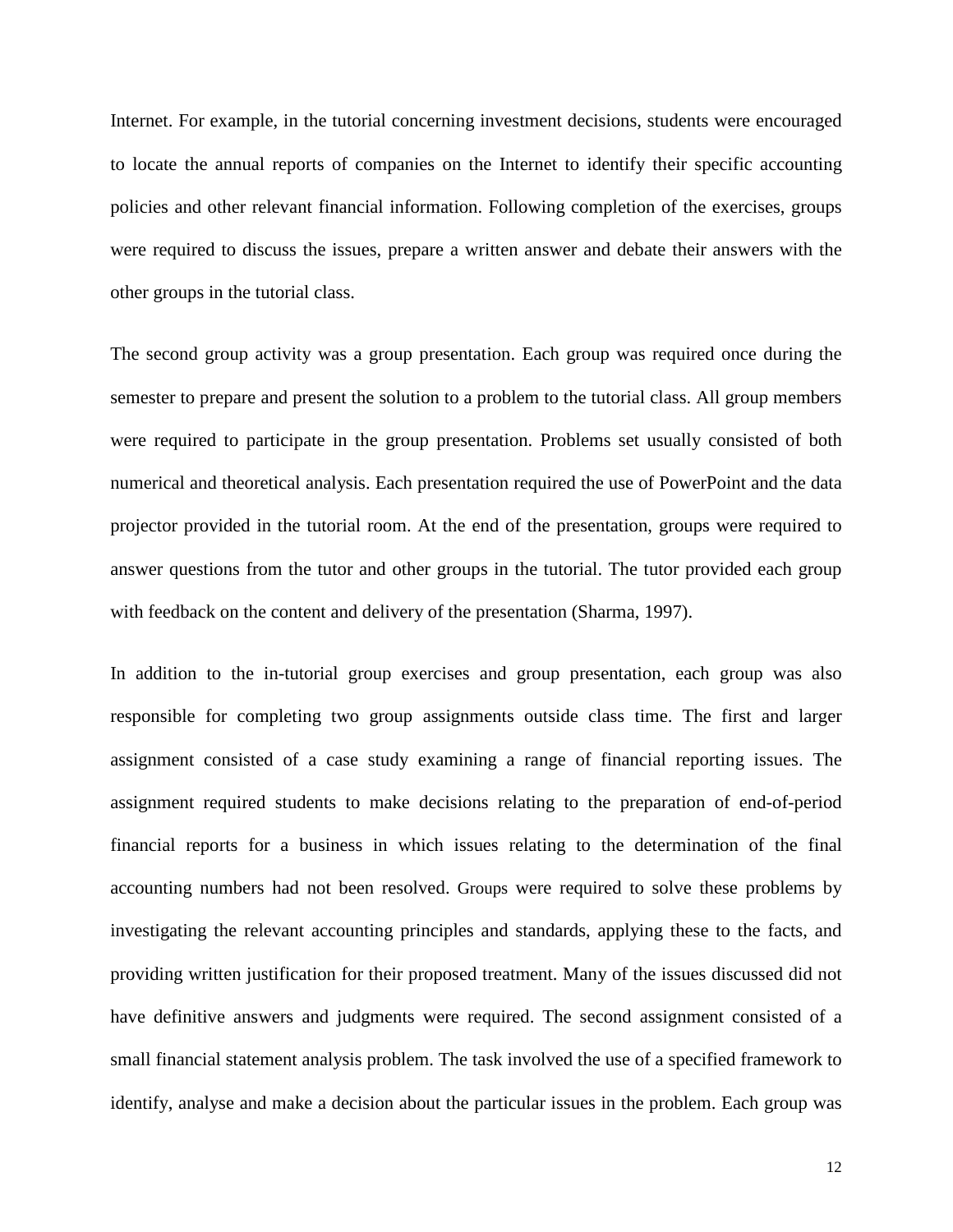also required to present a particular section of the second assignment to the tutorial class. Some of the changes to the learning environment are similar to those outlines in Catanach, Croll and Grinaker (2000); however, they employ a business activity model with students organised into professional service teams.

Group activities two and three were also assessment tasks. As Table 1 shows, 20% of the total marks for the subject was allocated to group activities. This is a substantial proportion of the total assessment and sufficient to affect students' motivation and effort in the subject (Feichtner and Davis, 1992). The total number of tasks that were assessed did not increase as a result of the changes to the learning environment outlined above. However, the nature of the assessments did change with a shift from individual to group-based assessment and (marginally) from examination-based to continuous assessment.

#### <Insert Table 1 here>

Excessive workloads are identified by Gow et al., (1994) as a possible reason for accounting students adopting surface approaches to learning. The changes made to the learning environment did not attempt to address all the factors suggested by Gow et al., (1994) and Sharma (1997) as possible reasons for accounting students adopting surface approaches to learning.

#### **RESEARCH METHOD**

Having agreed on these changes to the learning environment, the authors then decided to evaluate the possible effects of these changes on students' approaches to learning. Prior evidence on the success of intervention strategies aimed at encouraging deep approaches to learning is mixed. Ramsden, Beswick and Bowden, (1986) showed that an intervention strategy aimed at increasing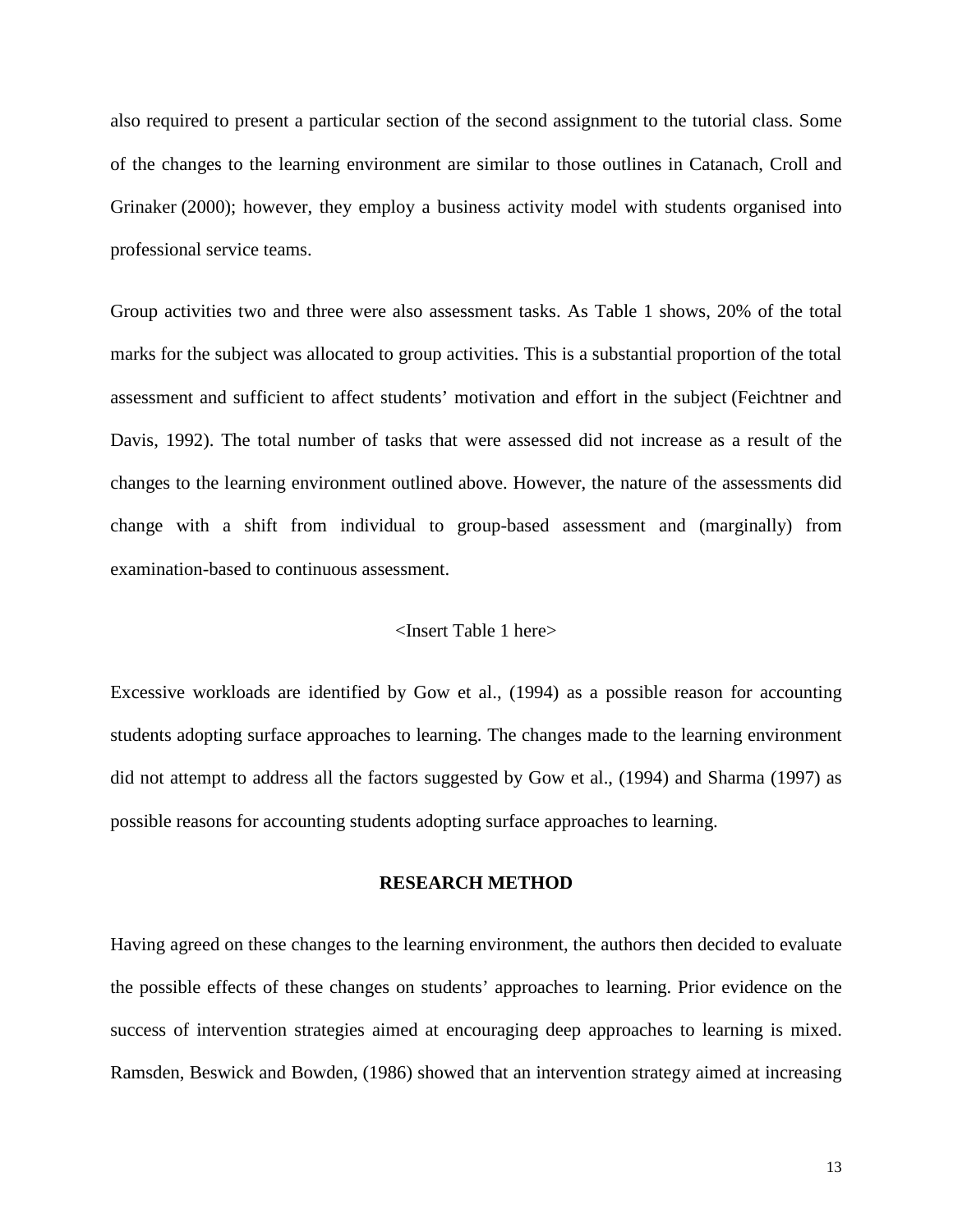students' deep approaches to learning actually had the opposite effect, with students decreasing their deep approach to learning and increasing their surface approach to learning. Biggs and Rihn (1984) present more encouraging results, with students involved in a learning-skills program increasing their deep approach and reducing their surface approach. However, as the authors note, the students were highly selected and highly motivated, the ideal candidates for such an intervention.

These results suggest that it may be relatively easy to induce a surface approach to learning, but much more difficult to develop a deep approach to learning. Possible reasons for this include the difficulty of overcoming entrenched notions of learning and studying on the part of students and the difficulty associated with students responding to their *perceived* learning environment, not the learning environment envisaged by the teacher. As such, interventions designed to alter the learning environment may have unpredictable effects on student approaches to learning (Ramsden, 1992; Richardson, 2000).

Although a wide variety of innovative instructional approaches have been implemented, research that examines the possible effects of those changes on students' learning approaches or learning outcomes is sparse. Rebele et al. (1998) argue that more research is needed to ascertain the effect of changes to the curriculum and/or the learning environment. Although research has examined changes in accounting students' approaches to learning over time (Gow et al., 1994) and across different subjects (Eley, 1992), there is little research on whether specific changes in the learning environment influence accounting students' approaches to learning. Thus, the research question to be addressed in this study is: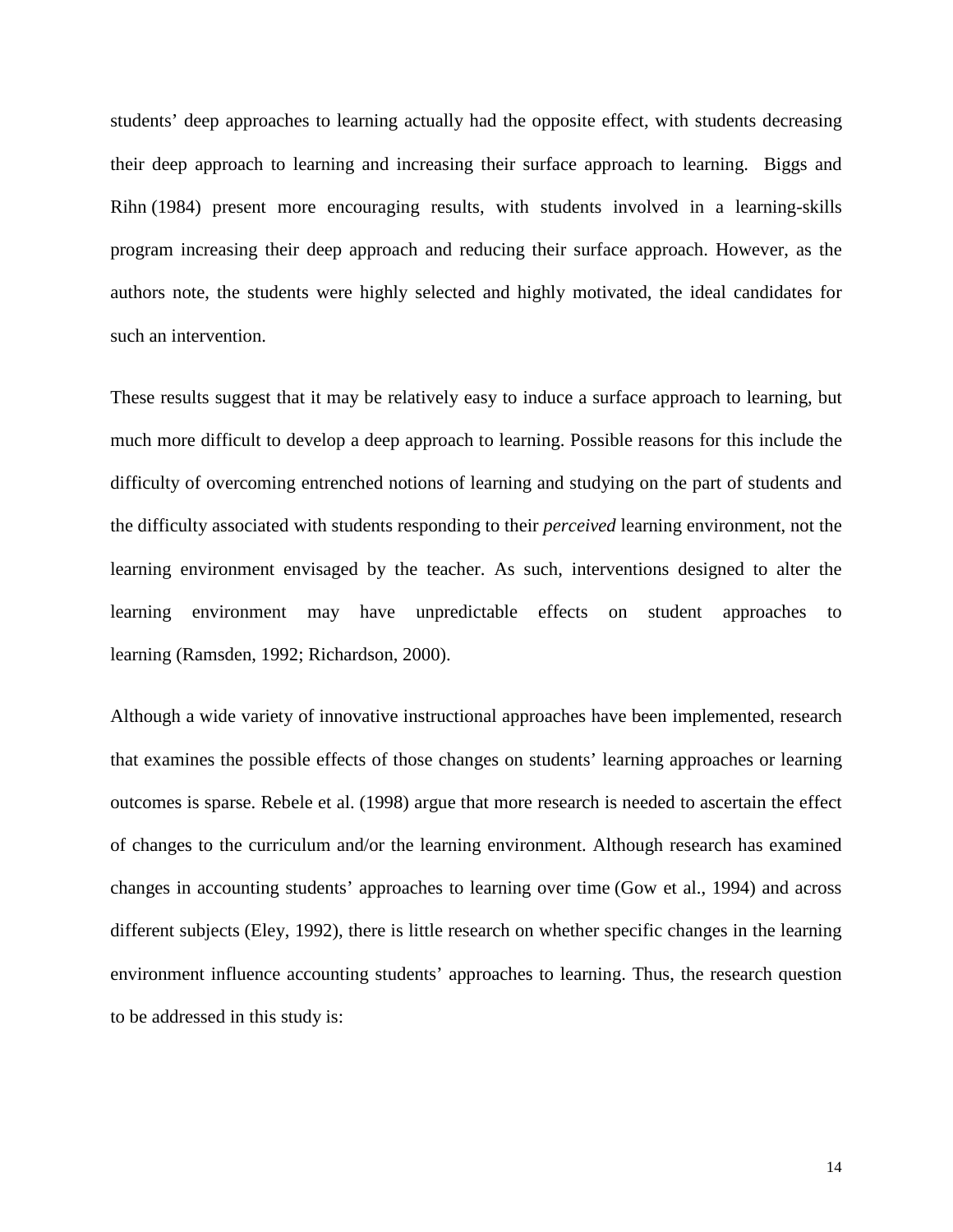Are modifications to the learning environment of a second semester introductory accounting subject associated with increases in students' reliance on deep approaches to learning and/or decreases in students' reliance on surface approaches to learning?

#### **Sample**

To examine changes in students' approaches to learning a longitudinal study design was employed. Data were collected from first-year accounting undergraduates studying at university, at the commencement of the subject and then again at the end of the teaching period. A survey was administered to students during a lecture in the first week (Trial 1), and the last week (Trial 2), of second semester, 2001, with approximately 12 weeks between Trials. Surveys were administered to all students attending the relevant lecture. Details of the sample and response rates at each trial are provided in Table 2. Of the usable responses obtained from Trial 1 and Trial 2, a total of 158 of the 427 students completed the questionnaire at both trials, resulting in an overall response rate of 37%. Data for these 158 students were used to examine the research question.

Tests for non-response bias were conducted following the procedure in Ramsden et al. (1986). Students who completed only Trial 1 were compared to students who completed both Trial 1 and Trial 2. Variables used for comparison were age, tertiary entrance score, final mark for the prior accounting subject, final mark for this subject, and gender. Results from *t-*tests and a Mann-Whitney *U*-Test revealed no significant differences between the groups on these variables. These results provide some support that the sample is representative of the population of students undertaking the subject. Also, similar to Booth et al. (1999), the survey for both trials was administered during typical lectures in an effort to capture 'normal' attendance behaviour.

<insert Table 2 here>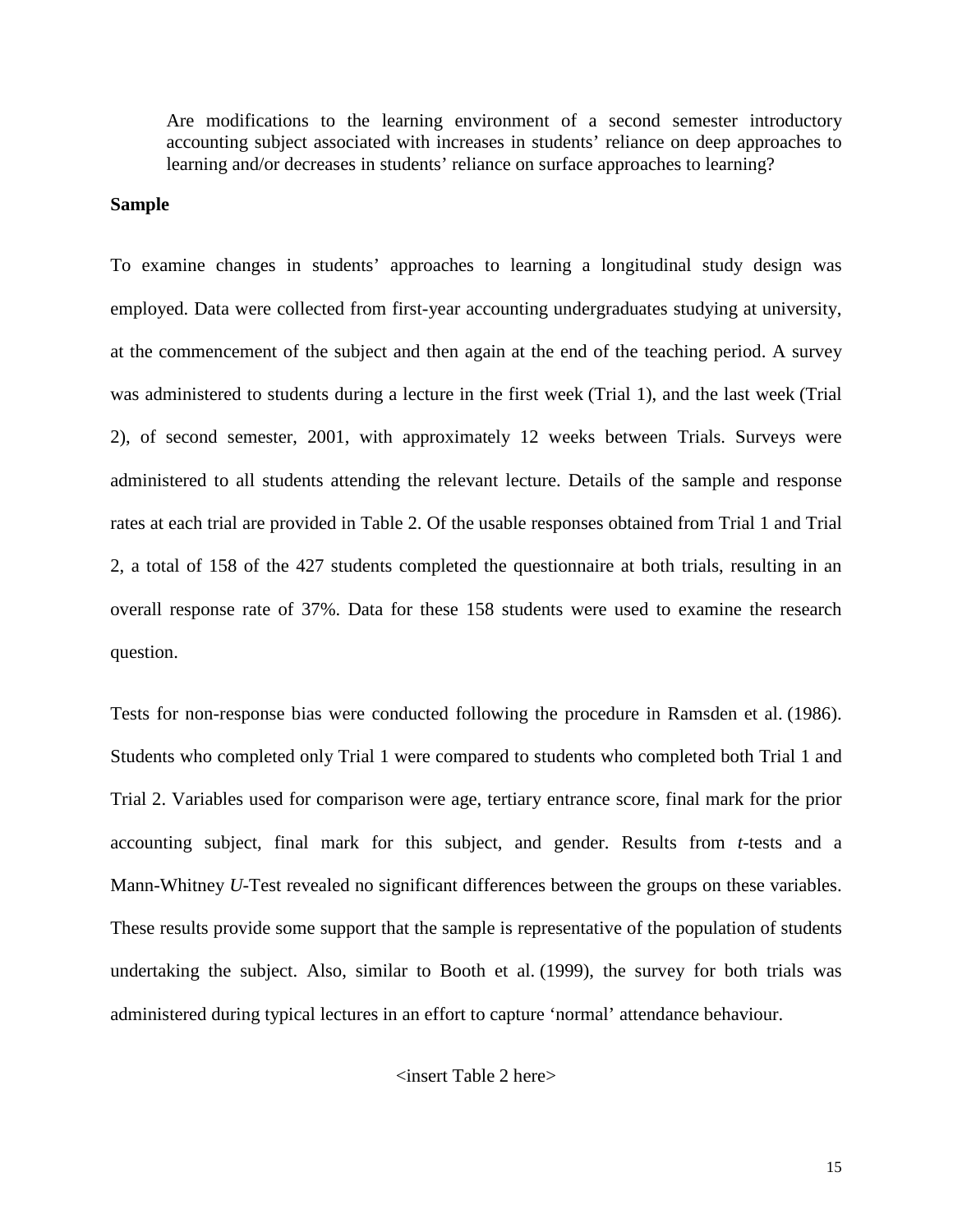#### **Data Collection**

The survey instrument consisted of the SPQ developed by Biggs (1987b). The SPQ comprises 42 items and was answered using a fully anchored 5-point scale ranging from (1) *never or only rarely true of me* to (5) *always or almost always true of me*. Students' responses to the SPQ were aggregated following the procedure in Biggs (1987b). Responses were initially aggregated into the motive and strategy subscales for the surface and deep learning approaches (range: 7 to 35). The matched motive and strategy subscales were further aggregated resulting in an overall surface and deep approach to learning score for each student (range:  $14$  to  $70$ ).<sup>[2](#page-34-1)</sup> The same procedure was used for each trial.

The SPQ has been used extensively in prior research and has been shown to have satisfactory reliability and construct validity (Biggs, 1987a; Beattie et al., 1997; Booth et al., 1999; Zeegers, 2001; Davidson, 2002). The reliability of the SPQ in this study was assessed using Cronbach's (1951) alpha, with values calculated for each learning approach scale (surface and deep) at each trial. Results show values ranging from a low of 0.752 for the surface approach scale at Trial 1 to a high of 0.834 for the surface approach scale at Trial 2. The reliability values in this study are similar to those reported in previous studies (for example, see Biggs (1987a) and Zeegers (2001)). Furthermore, all reliability statistics are above the benchmark of 0.70 suggested by Nunally (1978) as demonstrating sufficient reliability.

Test-retest reliability was assessed by calculating the correlation coefficient between SPQ scores across the two trials. Correlations were 0.389 for the surface learning approach and 0.612 for the deep learning approach, with all correlations statistically significant  $(p < 0.01$ , two-tailed).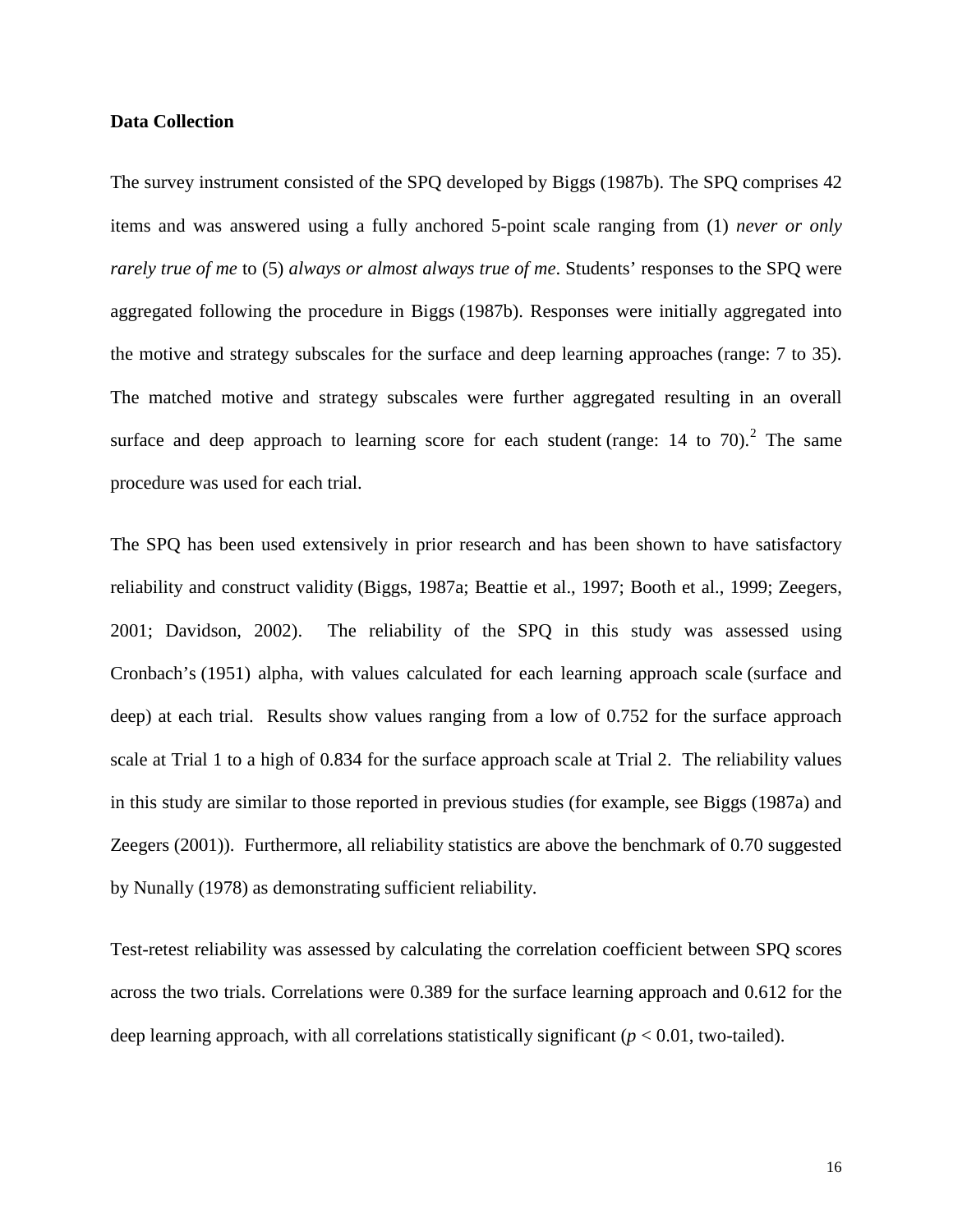In order to employ a repeated-measures design, students were also requested to provide their student identity numbers on the survey instrument. Consistent with university ethics policy, reported results do not identify individual students.

The Biggs (1987a) model indicates that presage factors, both personal and institutional, affect the student's choice of approaches to learning. The personal factors identified by Biggs include prior knowledge, ability and personality. In order to control, as far as possible, for the effects of personal factors, data were also collected on students' age, gender, and proxies for general academic ability and prior accounting performance. Age and gender information was obtained from university student records using students' identity numbers. General academic ability was proxied using students' tertiary entrance score<sup>[3](#page-34-2)</sup> and was also obtained from student records. Prior accounting performance information was proxied using students' overall mark (out of 100) for a first-semester accounting principles subject, which is the prerequisite for enrolment in the subject examined in this paper. The marks were obtained from records held by the authors.

#### **RESULTS**

Table 3 reports SPQ descriptive statistics for Trial 1 and Trial 2. The mean scores for the surface approach (47.61, 46.24) and deep learning approach (42.89, 43.79) are reasonably consistent with SPQ scores reported for accounting students in prior studies. Recent studies by Davidson (2002) in Canada and Booth et al. (1999) in Australia, report surface approach scores of 50.6 and 51.2, and deep approach scores of 48.7 and 42.2, respectively. Our results are similar to those reported by Booth et al. (1999), particularly for the deep learning approach. This provides some evidence on the consistency of accounting students approaches to learning scores across different universities in Australia.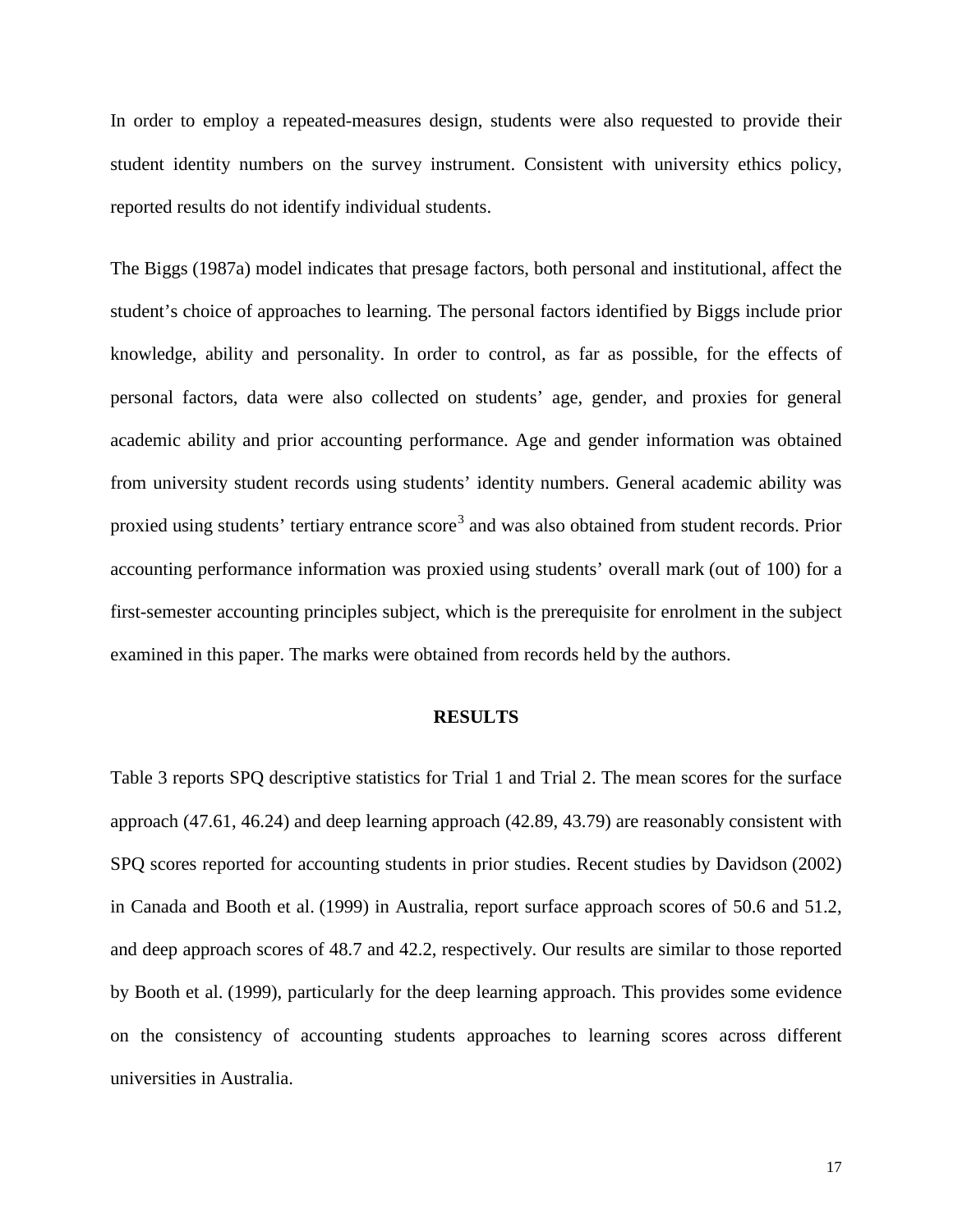#### <insert Table 3 here>

#### **Changes in Learning Approaches**

The research question is whether specific changes in the learning environment are associated with an increase in deep and/or a reduction in surface approach to learning. To examine this question, a multivariate analysis of variance (MANOVA) was used to determine whether, collectively, there were changes in students' approaches to learning scores between Trial 1 and Trial  $2.^4$  $2.^4$  To conduct this analysis, two variables were created, ∆SURFACE and ∆DEEP. ∆SURFACE (∆DEEP) was calculated as Trial 2 surface (deep) SPQ score minus Trial 1 surface (deep) SPQ score. The results of the MANOVA, reported in Table 4, Panel A, show that the multivariate main effect for Trial was statistically significant  $\{F(2,156)=4.483, p<0.05\}$ indicating that, overall, there was a statistically significant change in students' approaches to learning between Trial 1 and Trial 2.

#### <insert Table 4 here>

In order to examine separately changes in students' deep and surface learning approaches between Trial 1 and Trial 2, two univariate paired sample *t-*tests were conducted. Results of the tests, reported in Table 3, show that the mean deep approach score increased from 42.89 to 43.79 across the semester. The increase in the deep approach score of  $0.91$  is small<sup>[5](#page-34-4)</sup>, but statistically significant ( $p < 0.05$ ). The mean surface approach score decreased from 47.61 to 46.24 across the semester. The decrease in the surface learning approach score of -1.37 is small, but statistically significant ( $p < 0.05$ ). The results of the univariate tests reveal a statistically significant change in both the deep and surface approach to learning scores between Trial 1 and Trial 2. Thus, the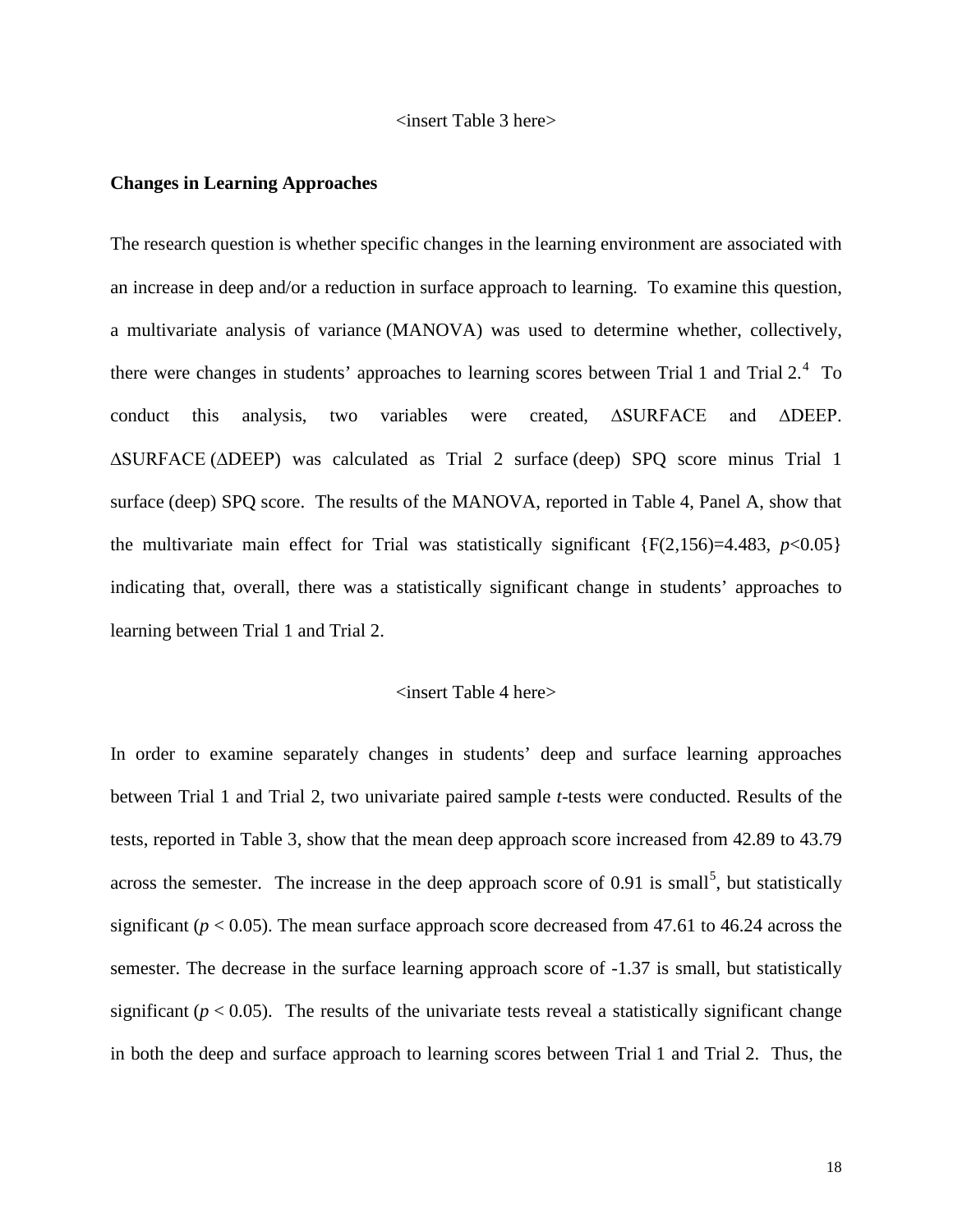significant mulitivariate main effect for Trial is due to both an increase in the deep approach to learning and a decrease in the surface approach to learning.

Changes in students' motive and strategy subscale scores were also examined to understand whether the changes in students' approaches to learning scores were due to changes in their motives and/or strategies for studying. Table 3 reports the mean motive and strategy subscale scores for the deep and surface learning approaches at Trial 1 and Trial 2. For the deep approach, both the mean motive and strategy subscale scores increased from Trial 1 to Trial 2, consistent with the overall increase in students' deep approach to learning. However, only the mean increase of 0.61 for the deep-strategy subscale was statistically significant  $(p < 0.05)$ . For the surface approach, both the mean motive and strategy subscale scores decreased from Trial 1 to Trial 2, consistent with the overall decrease in students' surface approach to learning. However, only the mean decrease of  $-0.93$  for the surface-motive subscale was statistically significant ( $p < 0.05$ ). The implications of these results are considered in the discussion section.

#### **Robustness Tests**

Past research suggests that some groups of students may be more receptive than others to learning environments designed to change approaches to learning. In models of student learning, the learning environment is only one factor influencing the approaches to learning adopted by students. Other factors, such as students' demographics, background, and previous educational experiences, may also influence their learning approaches (Biggs, 1987a; Ramsden, 1992). Therefore, it is important to consider variation in background and experiences of different groups of students as possible influences on the impact of the learning environment on their approaches to learning. In this study, the effects of age, gender, general academic ability and prior accounting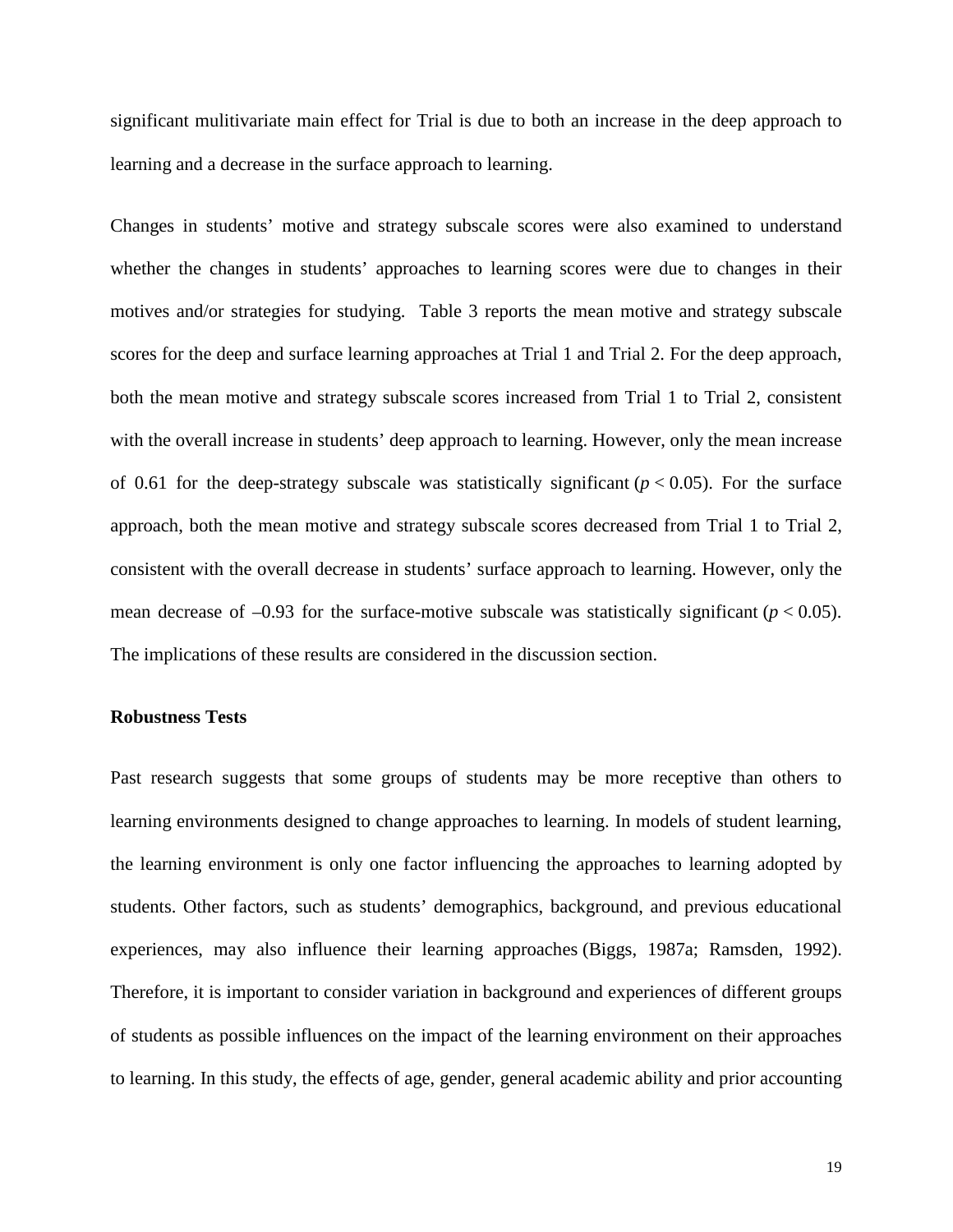performance are considered in order to examine the effect of other factors on students' approaches to learning. Biggs (1987a) argued that older students are more likely to adopt deep learning approaches and less likely to utilise surface approaches to learning. Similarly, Biggs (1978) and Biggs and Moore (1993) argue that prior academic ability and general intelligence may influence students' approaches to learning. In addition, recent studies in the accounting literature have reported significant differences in learning approach scores between males and females (Booth et al., 1999).

A multivariate analysis of covariance (MANCOVA) was conducted to examine the effect of these factors. ∆SURFACE and ∆DEEP were entered as dependent variables, with age, general academic ability, prior accounting performance, and gender entered as independent variables. [6](#page-34-5) As shown in Table 4, Panel B, the within-subjects effect of Trial is marginally significant  ${F(2,76)=2.741, p<0.10}$ . The reduction in the statistical significance of the Trial effect may be attributable to the reduced sample size available for this test (n=82 versus n=158 for the full sample results). Analysis of the results for the between-subject factors shows a statistically significant effect for general academic ability  ${F(2,76)=4.374, p<0.05}$  and a marginally significant effect for age  ${F(2,76)=3.086, p<0.10}.$ 

Univariate tests using an analysis of covariance (ANCOVA) were conducted to further analyse the effect of general academic ability and age on changes in the approaches to learning scores. With ∆SURFACE as the dependent variable, results from two separate ANCOVAs reveals statistically significant effects for general academic ability  ${F(1,80)=7.736, p<0.01}^7$  ${F(1,80)=7.736, p<0.01}^7$  ${F(1,80)=7.736, p<0.01}^7$  and for age  ${F(1,80)=6.103, p<0.05}$  ${F(1,80)=6.103, p<0.05}$  ${F(1,80)=6.103, p<0.05}$ .<sup>8</sup> With ∆DEEP as the dependent variable, results from two separate ANCOVAs reveals that the effects of general academic ability {F(1,80)=0.028, *p*>0.10} and age  ${F(1,80)=0.006, p>0.10}$  are not statistically significant. Thus, the effects of general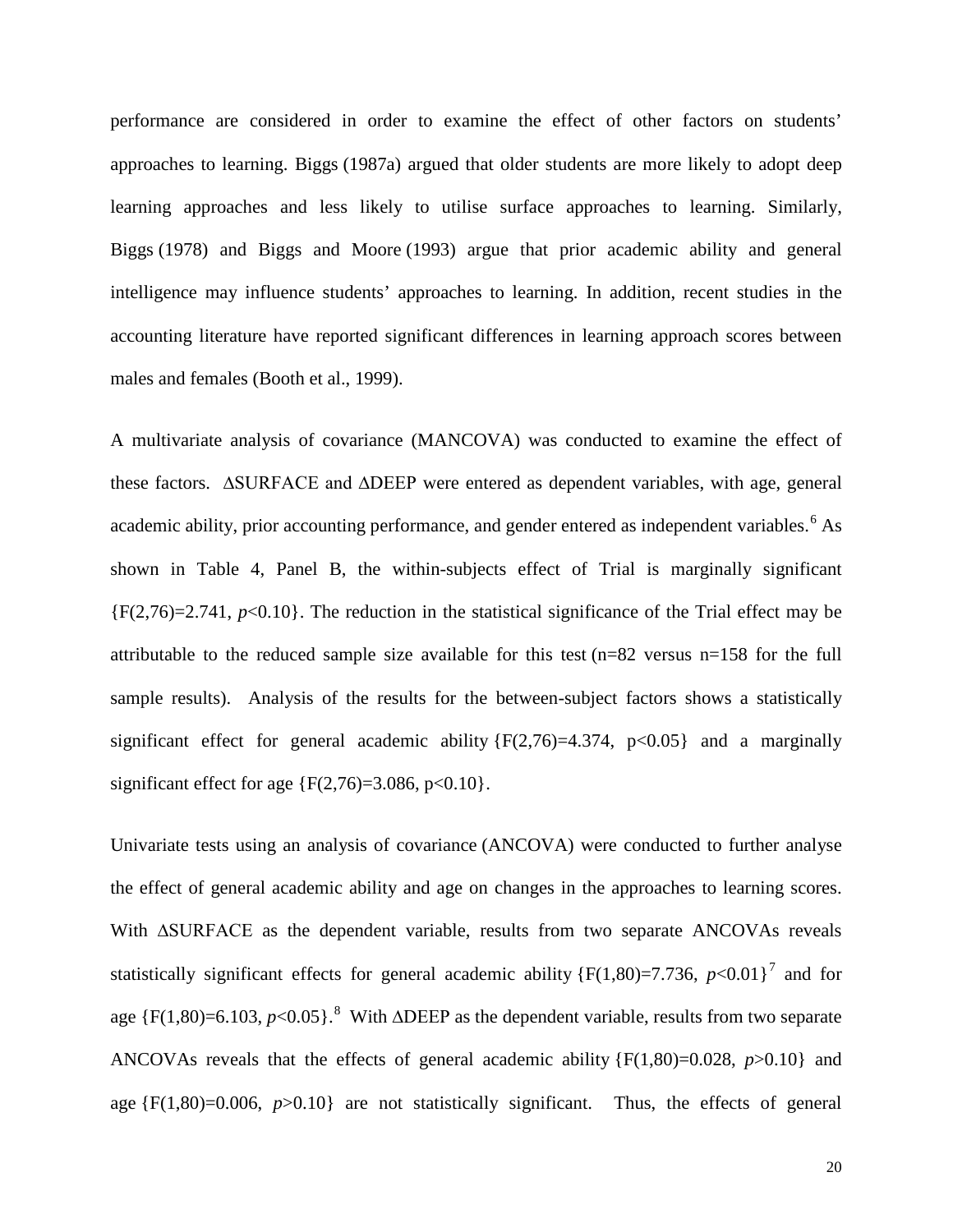academic ability and age on changes in approaches to learning scores relate to the surface approach only.

The number of students with responses to the full set of independent variables is small  $(n=82)$ relative to the full data set  $(n=158)$ . This is due to only 82 students having ENTER scores available, the proxy for general academic ability. Given the reduced sample size for these tests, it was considered desirable to perform the robustness tests using a much larger proportion of the full sample of students. As such, the tests were re-run excluding general academic ability. 149 students had data available for the variables of age, gender and prior accounting performance. The results of this analysis are shown in Table 4, Panel C.

The within-subjects effect of Trial is statistically significant  $\{F(2,144)=4.968, p<0.01\}$ . Consistent with the results shown in Table 4, Panel B, the effects of prior accounting performance and gender are not statistically significant  $(p>0.10)$ . The marginally significant result for age reported in Panel B is now insignificant. Therefore, the results of the robustness tests indicate that, with the exception of general academic ability, the overall change in students' approaches to learning scores are not influenced by the age, prior accounting performance or gender of students.

Contrary to prior research, in the complete sample, age was not related to students' choice of learning approach. However, the student cohort studying this subject consists largely of students admitted to university immediately following completion of secondary school. This is supported by the mean age of the sample of 19.43 years. In addition, the standard deviation of 1.21 indicates that there was comparatively little variation in age across the sample.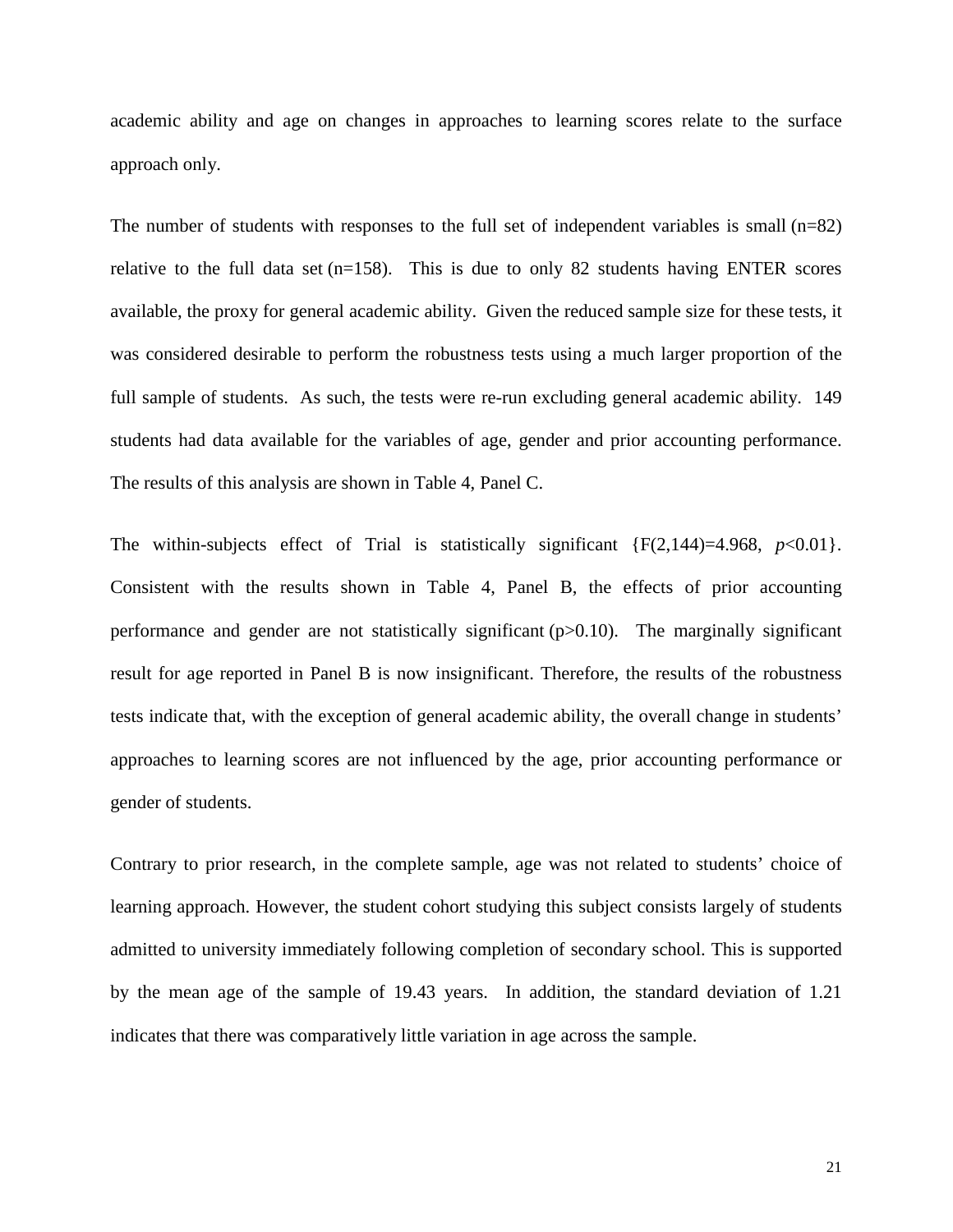Overall, the results show that, collectively, students changed their approaches to learning between Trial 1 and Trial 2. Consistent with the aims of the changes to the learning environment, the overall change in students' approach to learning scores was due to a small, but statistically significant, increase in students' deep approach scores and small, but statistically significant, decrease in their surface approach scores. These results were independent of students' age, gender, general academic ability (except for the surface approach) and prior accounting performance. The results of these tests provide some assurance that the changes in students' approaches to learning were not driven by students' demographics, background or prior educational experiences.

#### **DISCUSSION**

Results of the study show that the introduction of three types of group activity (weekly group problem solving exercises, group presentations and two group assignments) as part of a first-year undergraduate accounting subject were associated with an increase in students' deep approach to learning and a decrease in students' surface approach to learning. This provides a positive signal to accounting educators about the possible effects of changes to the learning environment on students' approaches to learning. The changes to the learning environment to encourage deep approaches to learning are consistent with suggestions by the AECC (1990) about the use of group work and unstructured problem solving exercises, and with suggestions that the learning environment is a critical factor influencing the approach students take to learning (Gow et al., 1994; Sharma, 1997, Lucas, 2001). Despite this positive signal, we cannot conclude that the changes in the learning environment caused the changes in students' approaches to learning. Nevertheless, there was an observed, but slight, change in students' approaches to learning at the same time as group problem-solving activities were introduced into the tutorial program.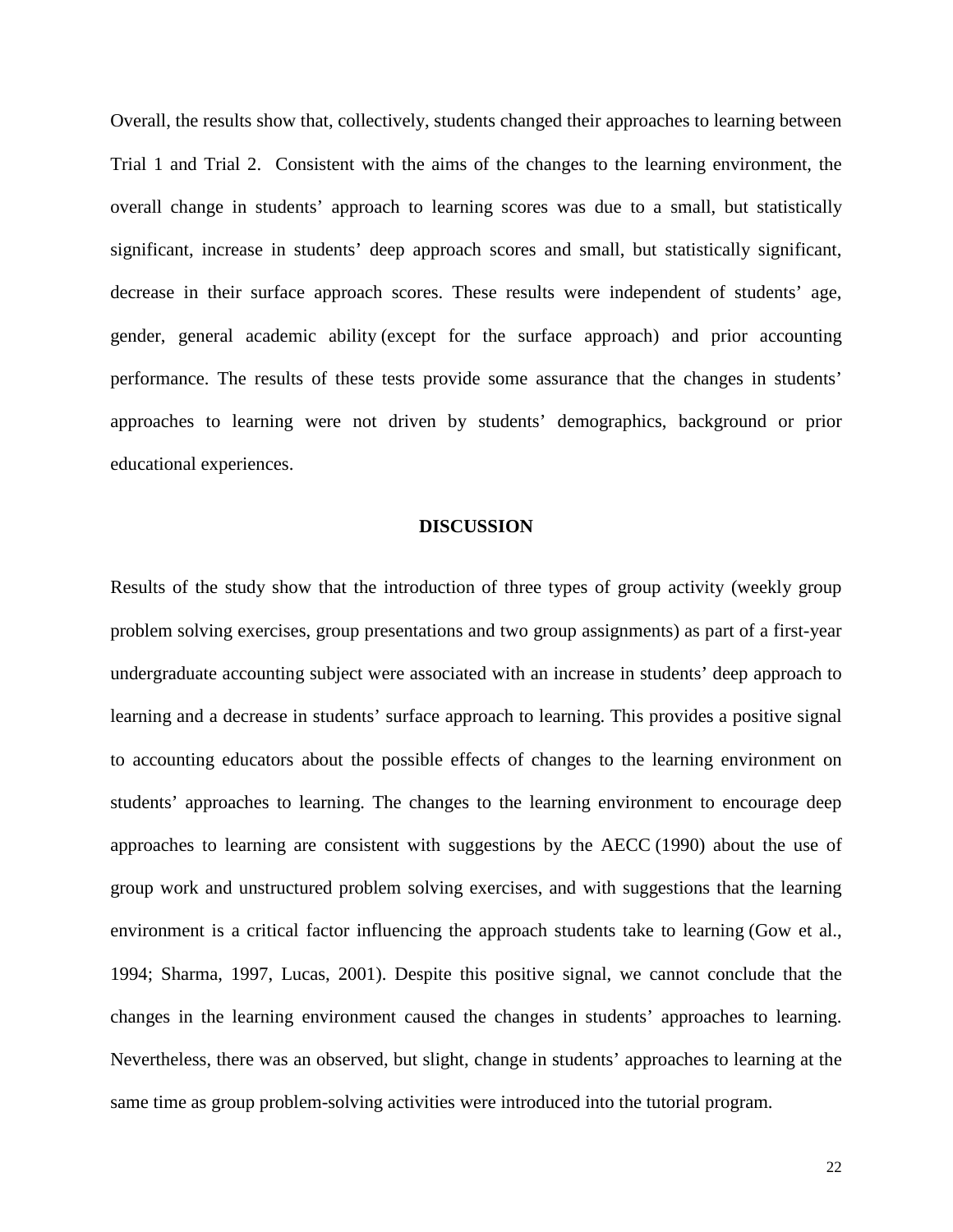Prior results showed that accounting students' use of surface approaches to learning was higher than students from other disciplines (Eley, 1992; Booth et al., 1999), and their use of deep approaches to learning declined throughout university (Gow et al., 1994). The seemingly small increase in deep, and small decrease in surface, scores should be interpreted in light of prior results showing the opposite trend for accounting students across the period of their instruction. Results reported in this study indicate that accounting educators can influence students' learning approaches by adopting specific changes in the learning environment. The results are also consistent with evidence in accounting (Gow et al., 1994) and other disciplines (Busato et al., 1998; Zeegers, 2001) that students' approaches to learning do change over time. However, unlike previous research that has examined changes in students' learning approaches in the 'normal' university learning environment, this study reports evidence on changes in students' learning approaches surrounding specific changes in the learning environment designed to encourage deep approaches to learning.

As indicated in table 3, the increase in students' deep approach to learning appears primarily to be due to an increase in their use of deep strategies, which might include things such as reading widely, searching for relationships, and integrating with previous knowledge, rather than any increase in their intrinsic interest in the subject. In contrast, the decrease in students' surface approach appears primarily to be due to a decrease in their motive to meet subject requirements minimally, rather than a reduction in their use of surface strategies, such as memorization and reproduction.

The results reveal that students increased their use of deep strategies but did not significantly reduce their use of surface strategies. This may appear contrary to expectations as it may be expected that the changes in the learning environment may reduce students' reliance on surface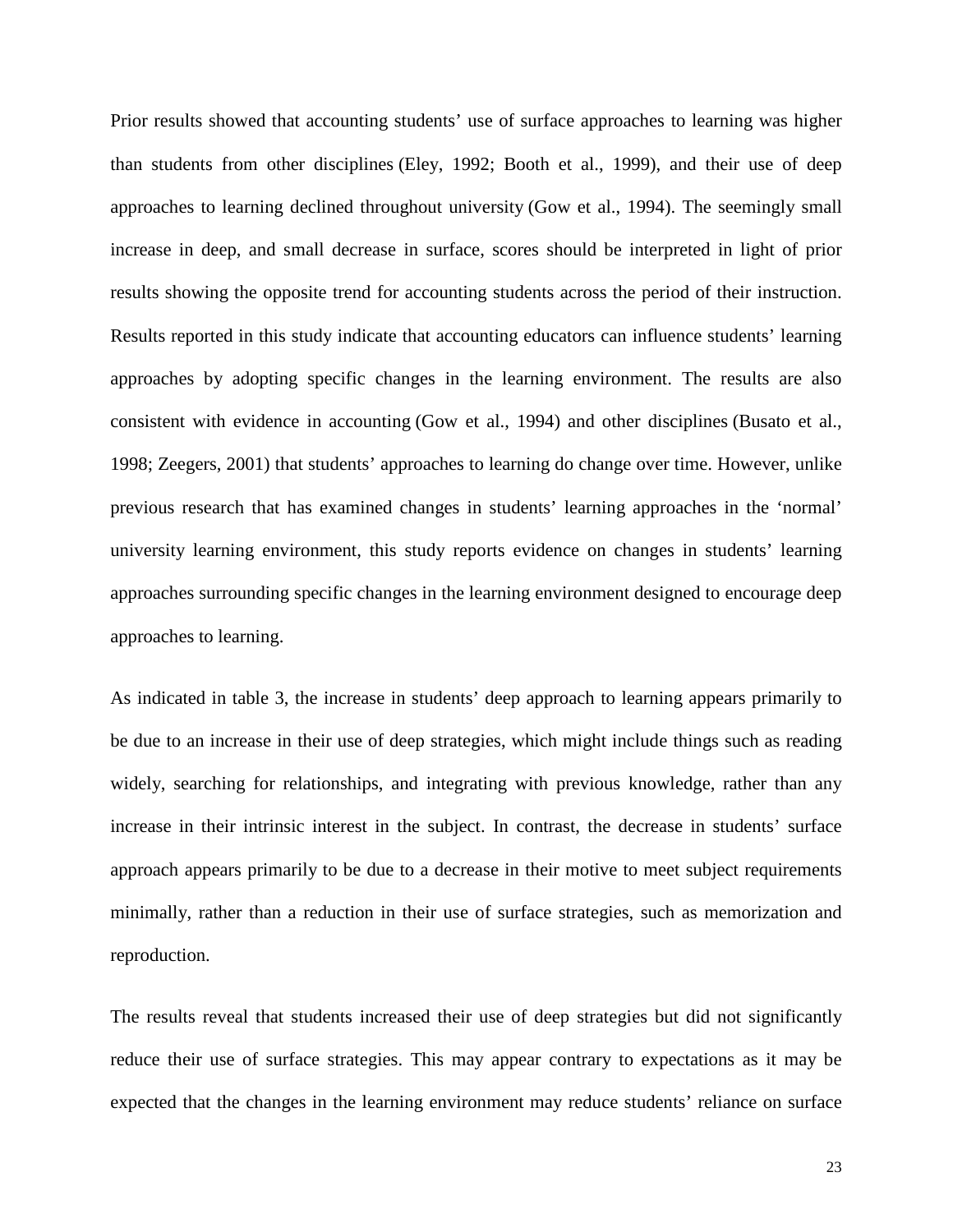strategies. However, the results appear consistent with the arguments of Birkett and Mladenovic (2002), as students need not reduce their use of lower-level strategies (for example, rote learning, paraphrasing) when adopting a deep approach. Further, in some learning contexts, lower level strategies (as measured by the surface strategy score in the SPO) are required in order to progress to higher levels of understanding. In accounting, students first must learn terminology, basic concepts and procedures before being able to apply knowledge to novel problems and reflect/evaluate on the appropriateness of various treatments and methods. The results of this study appear to indicate that the changes in the tutorial program were associated with an increase in students' use of deep strategies, without changing their use of lower-level learning strategies as measured by the SPQ surface strategy score. Emphasis was placed in tutorial exercises and assignments on linking problems to prior knowledge and integrating aspects of the subject. For example, in the topics on financial statement analysis, students were required to consider the effects of different accounting policy choices (for example, capitalisation of leases), which were discussed earlier in the semester, on their interpretations and conclusions regarding the financial structure of entities being studied. However, at the same time, students were still required to learn ratio formulas and procedures necessary to conduct the analysis. Thus, successful completion of these tasks required students to use strategies measured by the surface *and* deep strategy scales of the SPQ, which appears to be reflected in the changes in students' strategy subscale scores.

Results for the motive subscales showed a decrease in students' surface-motive subscale scores, however, the change in students' deep-motive subscale scores was not statistically significant. Therefore, although the changes in the subject did not improve students' intrinsic interest in the material, it appears to have changed their perceptions of their motives for studying the subject to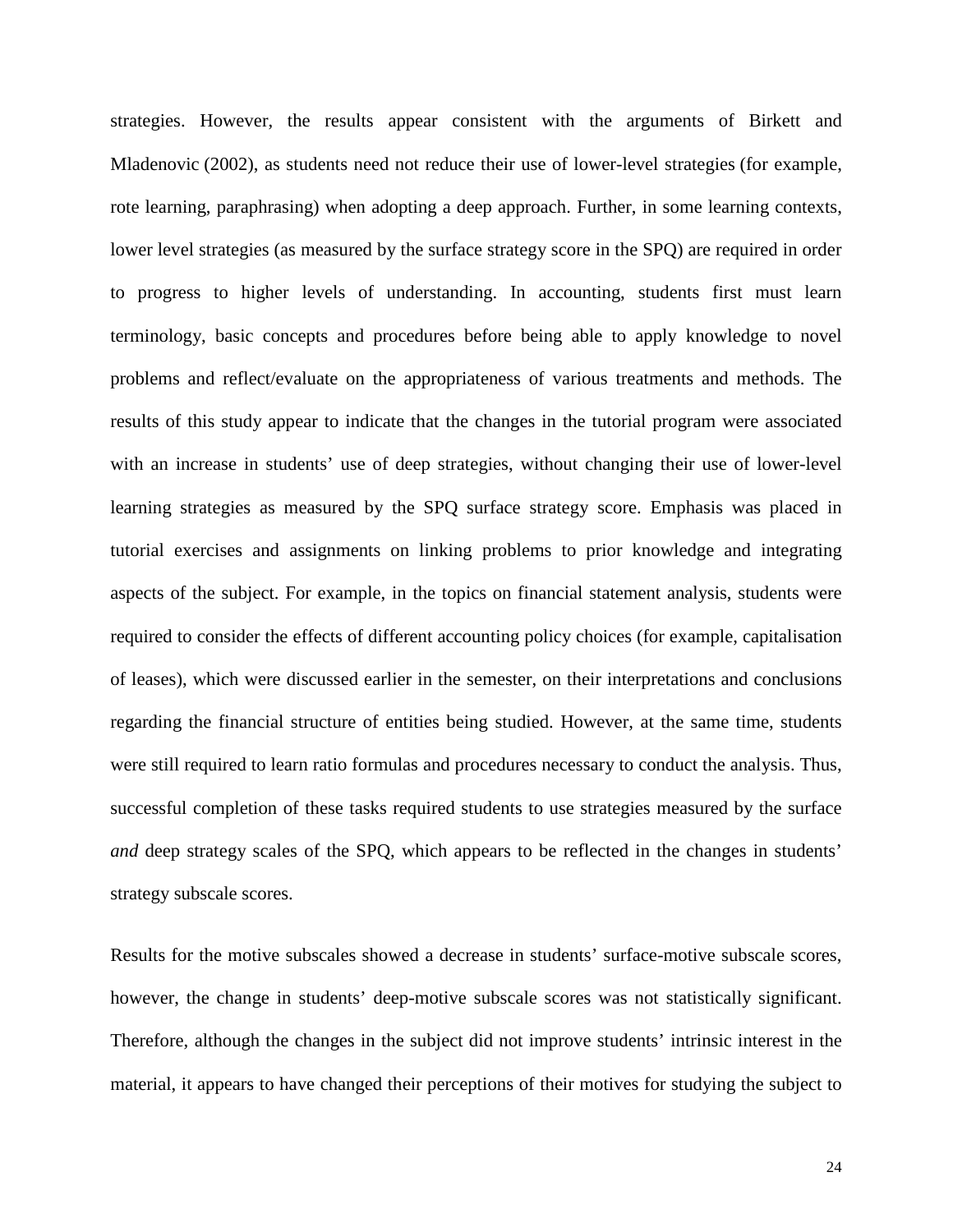the extent that they were no longer merely to 'get through'. Overall, it appears that the changes in the subject were more successful at encouraging students to adopt deep strategies in their study compared to generating an intrinsic interest in the subject. Increasing students' intrinsic interest may take longer than a semester and may require specific changes designed to generate personal interest and meaning for the students.

#### **CONCLUDING COMMENTS**

The purpose of this paper was to describe changes made to the learning environment of a firstyear accounting subject and to assess the impact these changes may have had on the approaches to learning adopted by accounting students. Results of the study provide some support for the ability of accounting educators to influence students' approaches to learning. Results show statistically significant, but small, increases in accounting students' deep approach to learning and statistically significant, but small, decreases in their surface approach to learning during the semester. With one exception, the effect of the learning environment on students' approaches to learning appears to be independent of student age, gender, academic ability or prior accounting performance. Overall, the study provides some preliminary evidence on the ability of accounting educators to change accounting students' approaches to learning through specific changes to the learning environment.

A limitation of this study is that despite examining the influence of factors, such as age, gender, academic ability and prior accounting performance, there may be other factors that contributed to the change in students' learning approaches that were not included in the study. A further limitation is that effects of individual teachers on results have not been assessed.

25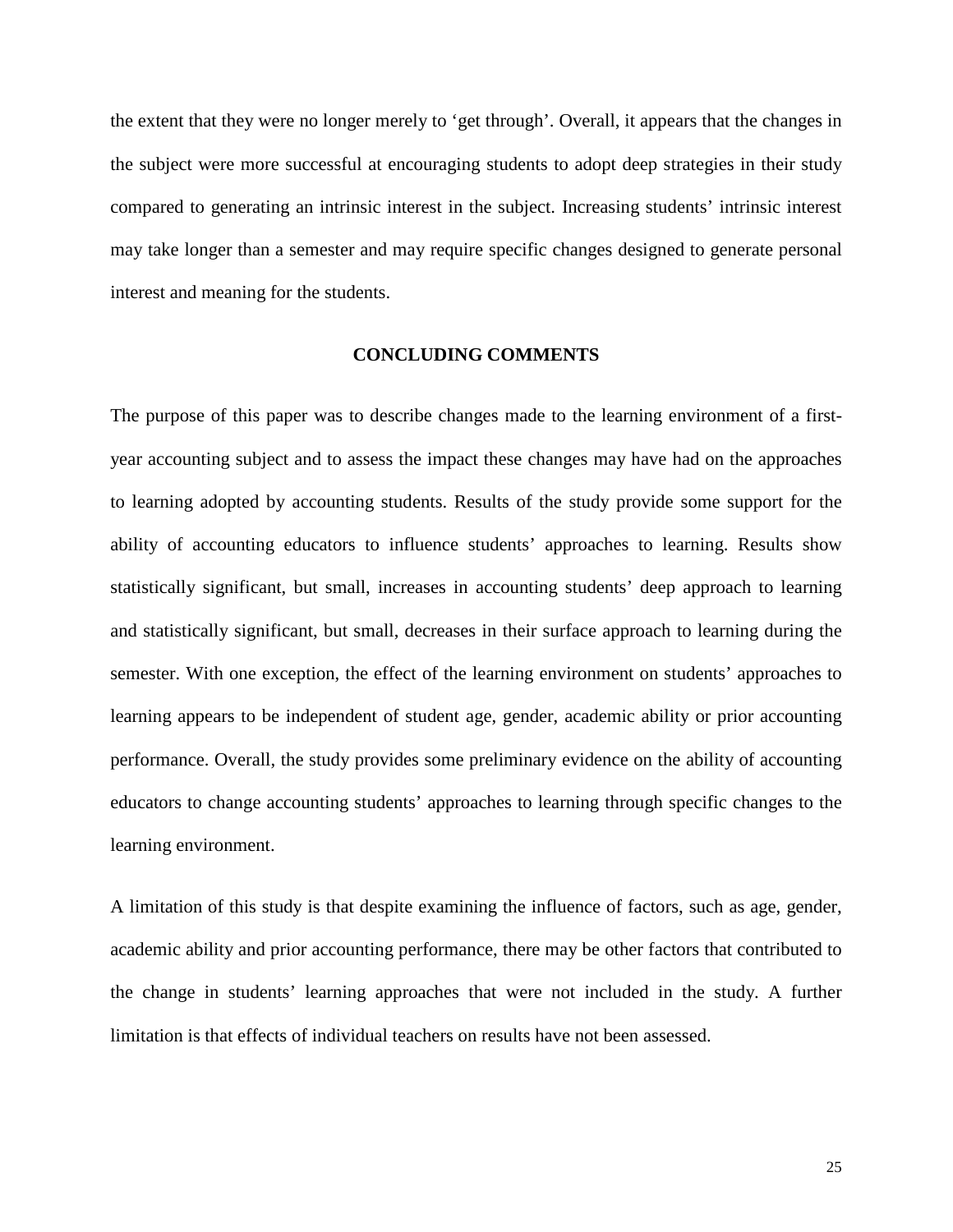The results provide evidence of a statistically significant change in students' approaches to learning. Further research is needed to determine whether students perceived any useful change in the way they approached their learning tasks in the subject. Qualitative research, perhaps using in-depth interviews with accounting students, may be needed to determine how changes in the learning environment affect the way students approach their learning tasks.

Also, the study did not examine whether the changes in students' approaches to learning were related to improvements in their academic performance. Prior research using accounting students has presented mixed evidence concerning the relationship between deep learning approaches and academic performance (Eley, 1992; Booth et al., 1999; Davidson, 2002). Future research could examine whether students improve their academic performance after adopting deep approaches to study.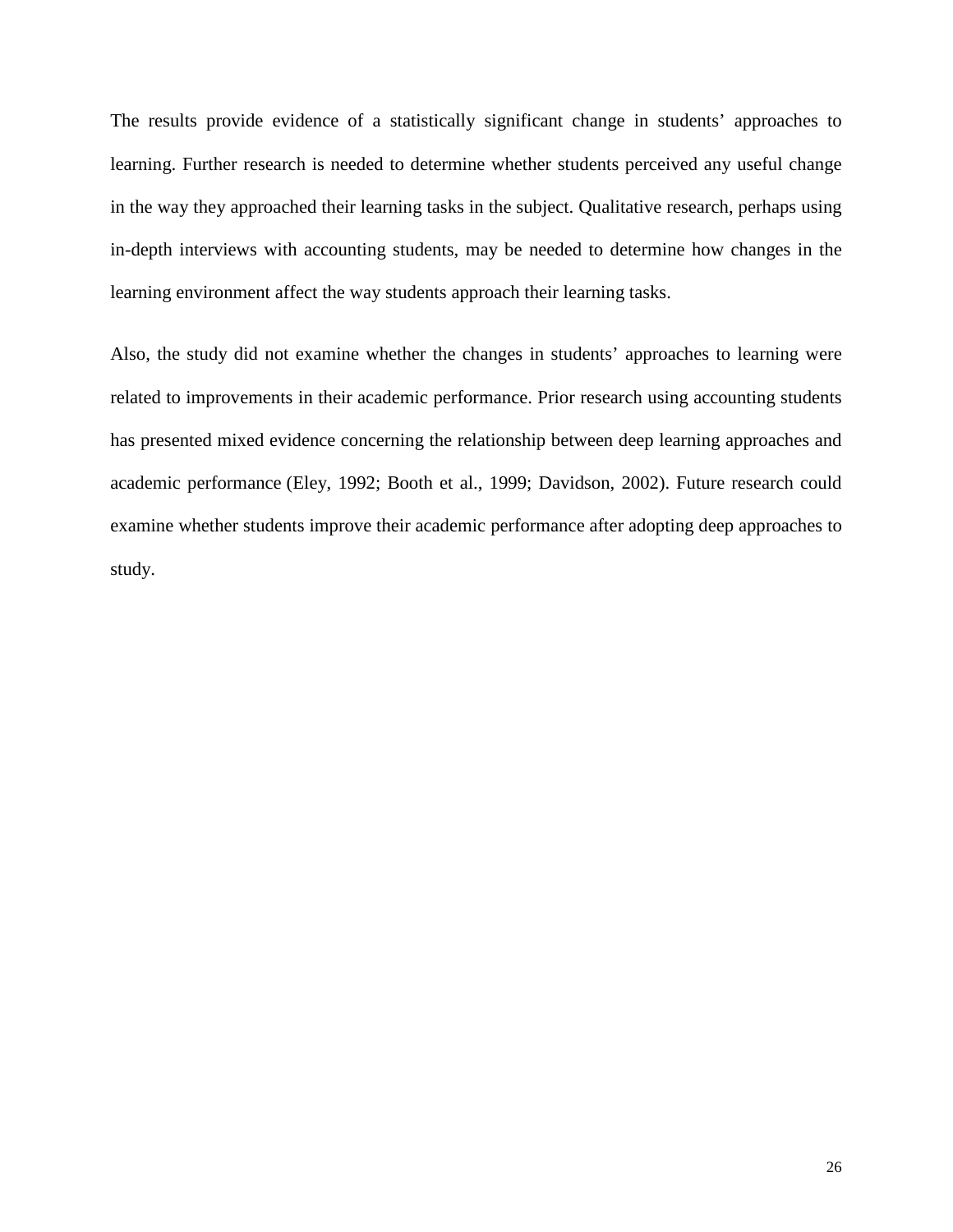#### **References**

Accounting Education Change Commission (AECC) (1990) Objectives of education for accountants: Position statement number one, *Issues in Accounting Education,* **5**(2), 307-312.

Beattie, V., Collins, B., and McInnes, B. (1997) Deep and surface learning: A simple or simplistic dichotomy?, *Accounting Education* **6**(1), 1-12.

Biggs, J. B. (1978) Individual and group differences in study process, *British Journal of Educational Psychology* **48**, 266-279.

Biggs, J. B. (1987a) *Student Approaches to Learning and Studying*, Hawthorn, Australian Council for Educational Research.

Biggs, J. B. (1987b) *Study Process Questionnaire Manual*, Hawthorn, Australian Council for Educational Research.

Biggs, J. B. (1989) Approaches to the enhancement of tertiary teaching, *Higher Education Research and Development* **8**(1), 7-25.

Biggs, J. B. and Moore, P. J. (1993) *The Process of Learning*, New York, Prentice Hall.

Biggs, J. B. and Rihn, B. A. (1984) The effects of intervention on deep and surface approaches to learning. In *Cognitive Strategies and Educational Performance*, edited by J. R. Kirby. Orlando, FL: Academic Press.

Birkett, B. and Mladenovic, R. (2002) The approaches to learning paradigm: Theoretical and empirical issues for accounting education research, Paper presented at the AAANZ Conference, Perth, Australia July.

Booth, P., Luckett, P. and Mladenovic, R. (1999) The quality of learning in accounting education: The impact of approaches to learning on academic performance, *Accounting Education* **8**(4), 277-300.

Busato, V. V., Prins, F. J., Elshout, J.J. and Hamaker, C. (1998) Learning styles: A crosssectional and longitudinal study in higher education, *British Journal of Educational Psychology* **68**, 427-441.

Catanach,A. H., Croll, D. B. and Grinaker, R. L.(2000) Teaching intermediate financial accounting using a business activity model, *Issues in Accounting Education,***15**, 583-604.

Cohen, J. (1977) *Statistical Power Analysis for the Behavioural Sciences*, Academic Press, New York.

Cronbach, L. J. (1951) Coefficient alpha and the internal structure of tests, *Psychometrika*  September, 297-334.

Davidson, R. A. (2002) Relationship of study approach and exam performance, *Journal of Accounting Education* **20**, 29-44.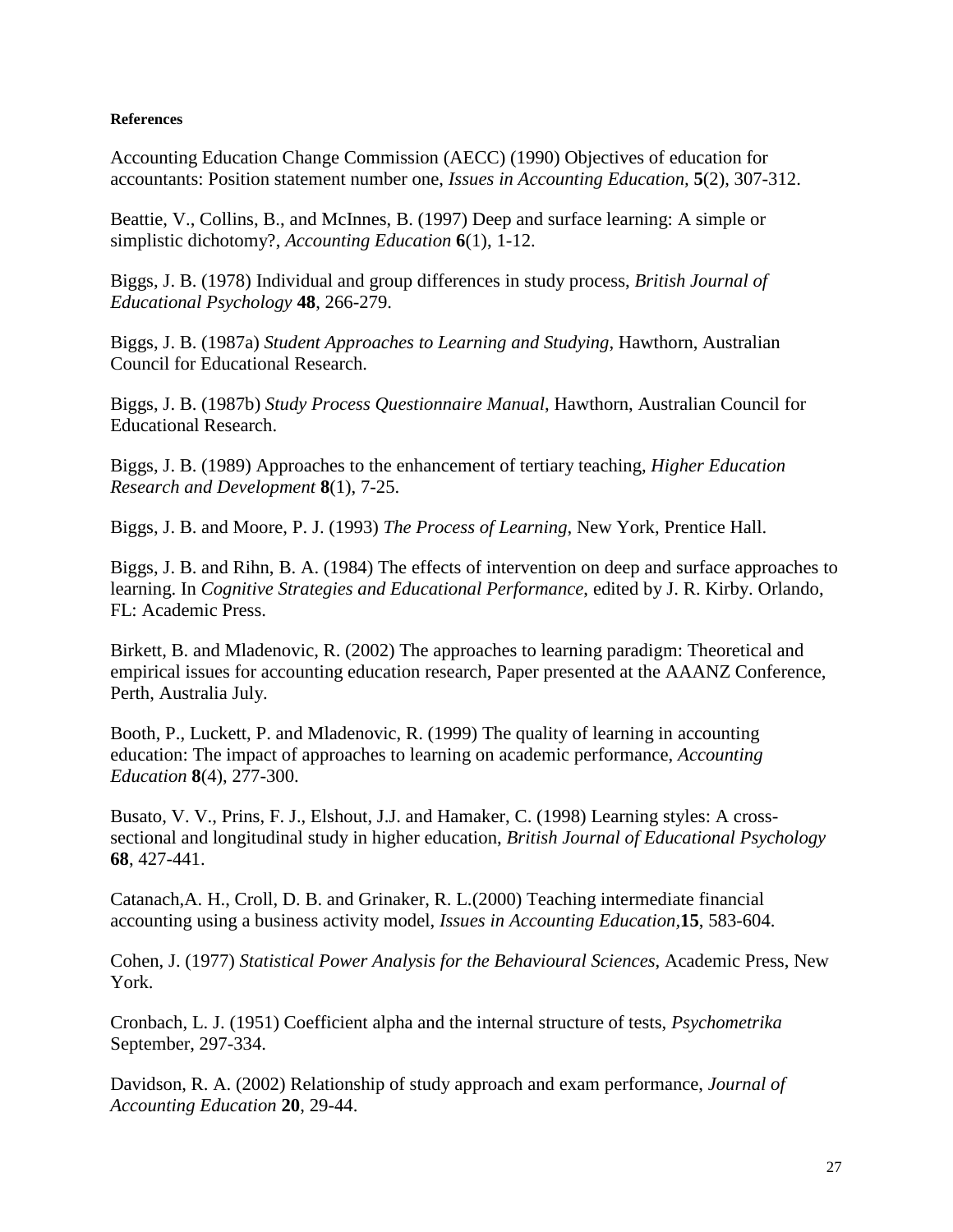Eley, M. G. (1992) Differential adoption of study approaches within individual students, *Higher Education* **23**, 231-254.

Entwistle, N. J., Thompson, J.B. and Wilson. J.D. (1974) Motivation and study habits, *Higher Education* **3**, 379-396.

Entwistle, N. J. and Wilson, J.D. (1970) Personality, study methods and academic performance, *University Quarterly* **21**, 147-146.

Entwistle, N. J. and Ramsden, P. (1983) *Understanding Student Learning,* Croom Helm.

Farley, A. and Ramsay, A. (1988) Student performance in first year tertiary accounting courses and its relationship to secondary accounting education, *Accounting and Finance* **28**(1), 29-44.

Feichtner, S. B. and Davis, E. A. (1992) Why some groups fail: A survey of students experiences with group learning. In *Collaborative learning: A sourcebook for higher education*, edited by A. Goodsell. University Park: National Centre on Postsecondary Teaching, Learning, and Assessment.

Gordon, C., and Debus, R. (2002) Developing deep learning approaches and personal teaching efficacy within a preservice teacher education context, *British Journal of Educational Psychology,* **72,** 483-511.

Gow, L., Kember, D., and Cooper, B. (1994) The teaching context and approaches to study of accountancy students, *Issues in Accounting Education* **9**(1), 118-130.

Hair, J.F., Anderson, R. E., Tatham, R. L. and Black, W. C. (1998), *Multivariate Data Analysis,* 5th ed., Prentice Hall, Upper Saddle River.

Lucas, U. (2001) Deep and surface approaches to learning within introductory accounting: a phenomenographic study, *Accounting Education* **10**(2), 161-184.

Marton, F., and Saljo, R. (1976a) On qualitative differences in learning: I. Outcome and process, *British Journal of Educational Psychology* **46**, 4-11.

Marton, F., and Saljo, R. (1976b) On qualitative differences in learning: II. Outcome as a function of the learner's conception of the task, *British Journal of Educational Psychology* **46**, 115-127.

Nunally, J. C. (1978) *Psychometric Theory,* New York, NY, McGraw-Hill Book Company.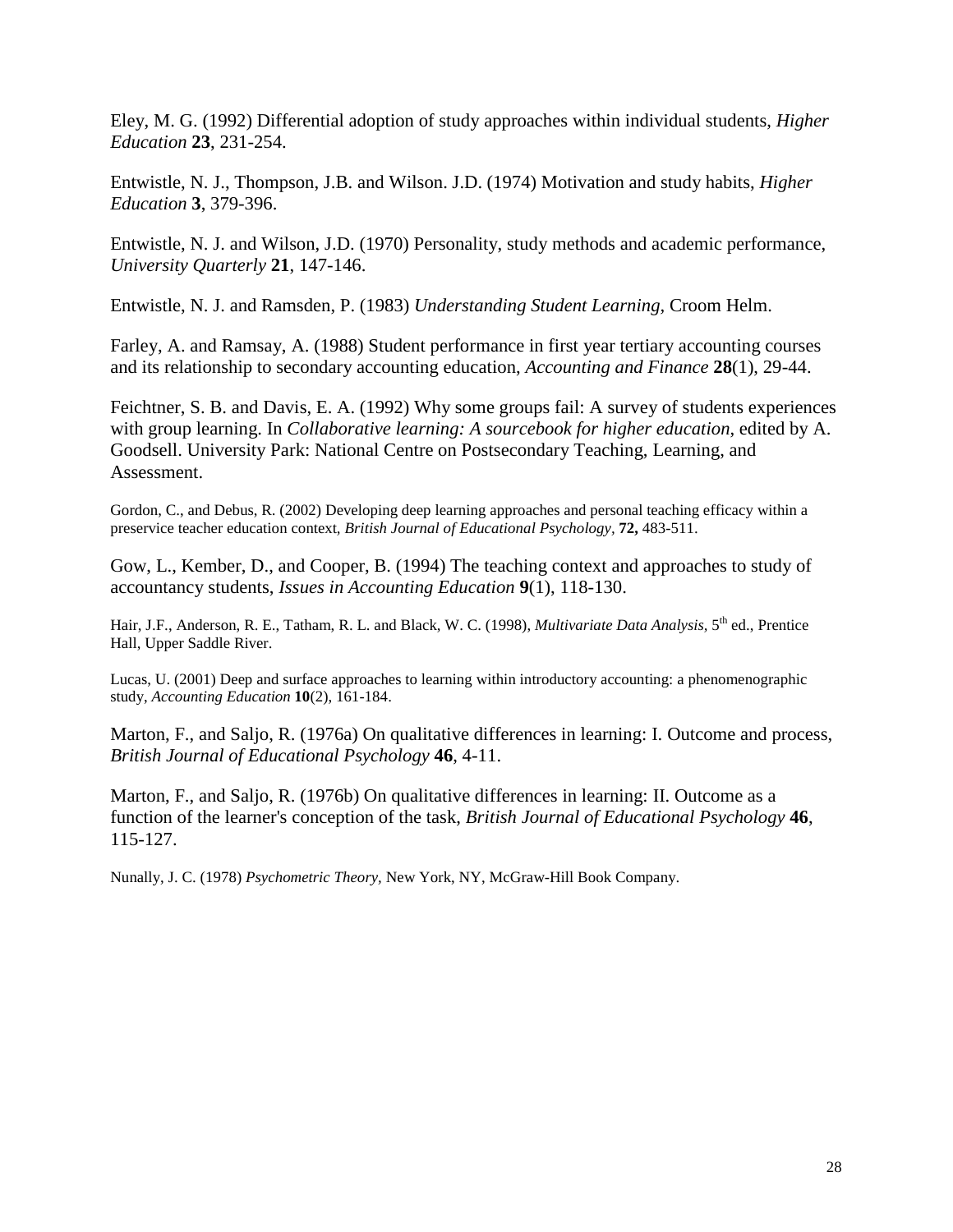Pask, G. (1976) Styles and strategies of learning, *British Journal of Educational Psychology* **46**, 128-148.

Pilcher, R. (2003), Analysis of the approaches to learning by accounting and business students in Australia - Evaluating the classroom (Using the Biggs and Kember Revised Study Process Questionnaire (R-SPQ-2F)), AFAANZ Conference, Brisbane

Prosser, M., and Trigwell, K. (1999) *Understanding Learning and Teaching: The Experience in Higher Education*. Buckingham, Open University Press.

Ramsden, P., Beswick, D. G. and Bowden, J. A. (1986) Effects of learning skills interventions on first year university students' learning, *Human Learning* **5**, 151-164.

Ramsden, P. (1992) *Learning to Teach in Higher Education*. London, Routledge.

Rebele, J. E., Apostolou, B. A., Buckless, F. A., Hassell, J. M., Paquette, L. R. and Stout, D. E. (1998) Accounting education literature review (1991-1997), Part I: Curriculum and instructional approaches, *Journal of Accounting Education* **16**(1), 1-51.

*(Mathews Report) Report of Task Force for Accounting Education in Australia.*

Richardson, J. T. E. (2000) *Researching Student Learning: Approaches to Studying in Campus-based and Distance Education*, Buckingham, The Society for Research in Higher Education & Open University Press.

Rohde, F. H., and Kavanagh, M. (1996) Performance in first year university accounting: Quantifying the advantage of secondary school accounting, *Accounting and Finance* **36**, 275-285.

Sharma, D. S. (1997) Accounting students' learning conceptions, approaches to learning, and the influence of the learning-teaching context on approaches to learning, *Accounting Education* **6**(2), 125-146.

Tempone, I. and Martin, E. (1999) Accounting students approaches to group-work, *Accounting Education,* **8**, 177- 186.

Watkins, D., and Hattie, J. (1985) A longitudinal study of the approaches to learning of Australian tertiary students, *Human Learning* **4**, 127-141.

Zeegers, P. (2001) Approaches to learning in science: A longitudinal study, *British Journal of Educational Psychology* **71**, 115-132.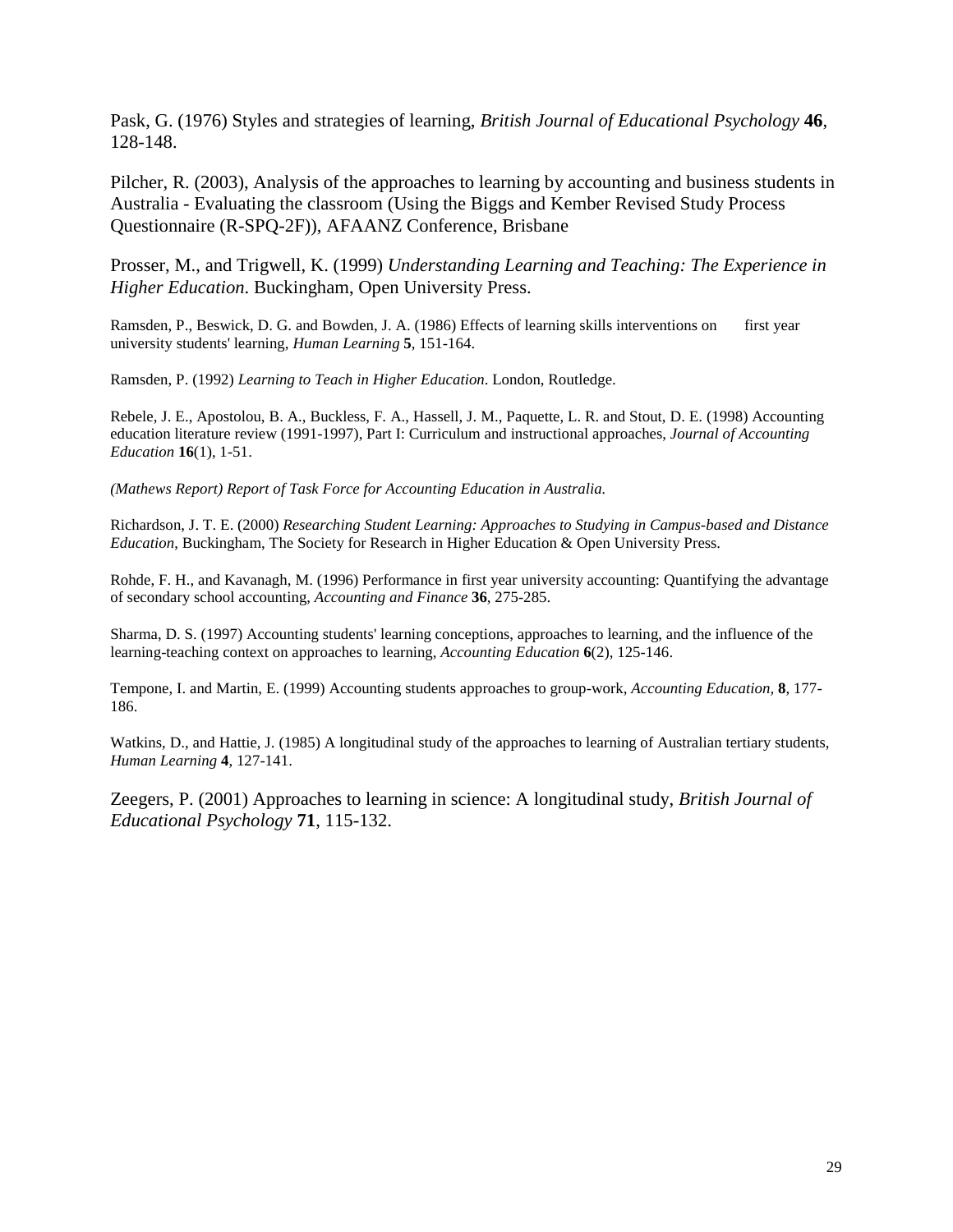**Table 1 Assessment structure**

| Assessment structure                                                     |                    |       |
|--------------------------------------------------------------------------|--------------------|-------|
| <b>Assessment item</b>                                                   | % of final<br>mark | Total |
| Group assessment                                                         |                    |       |
| Group assignment $-\cose$ study                                          | 10                 |       |
| Group assignment – analysis problem                                      | 5                  |       |
| Group presentation                                                       | 5                  | 20    |
| Individual assessment                                                    |                    |       |
| Tutorial participation                                                   | 5                  |       |
| Mid-semester examination – multiple choice and<br>short-answer questions | 10                 |       |
| Final examination – extended answer problems                             | 65                 | 80    |
|                                                                          |                    |       |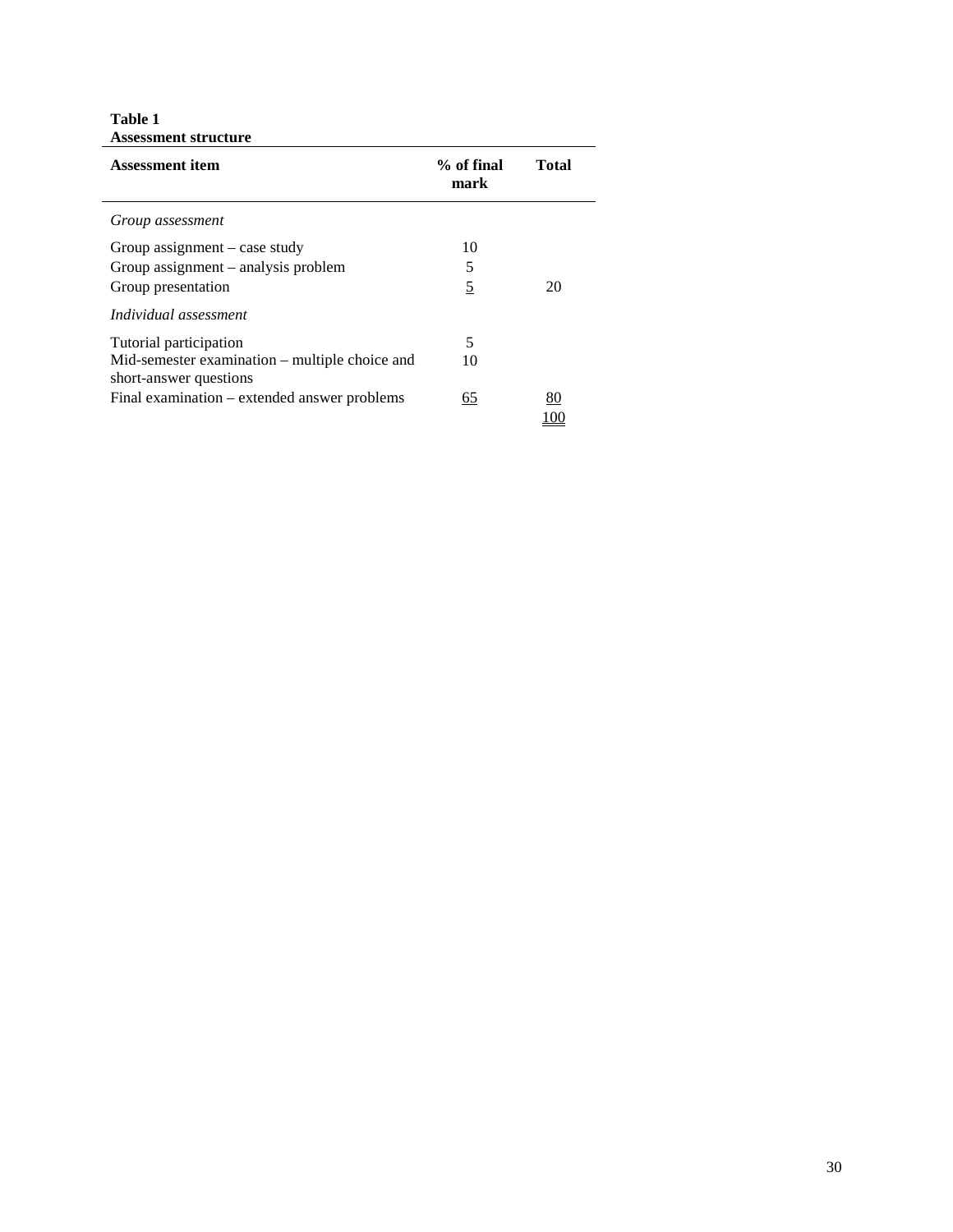#### **Table 2 Summary of responses**

|                       | Trial 1      | Trial 2      |
|-----------------------|--------------|--------------|
| No. students enrolled | 427          | 427          |
| No. surveys returned  | 296 (69.32%) | 224 (52.46%) |
| No. usable* responses | 292 (68.38%) | 218 (51.05%) |

\*students who answered all the Study Process Questionnaire (SPQ) items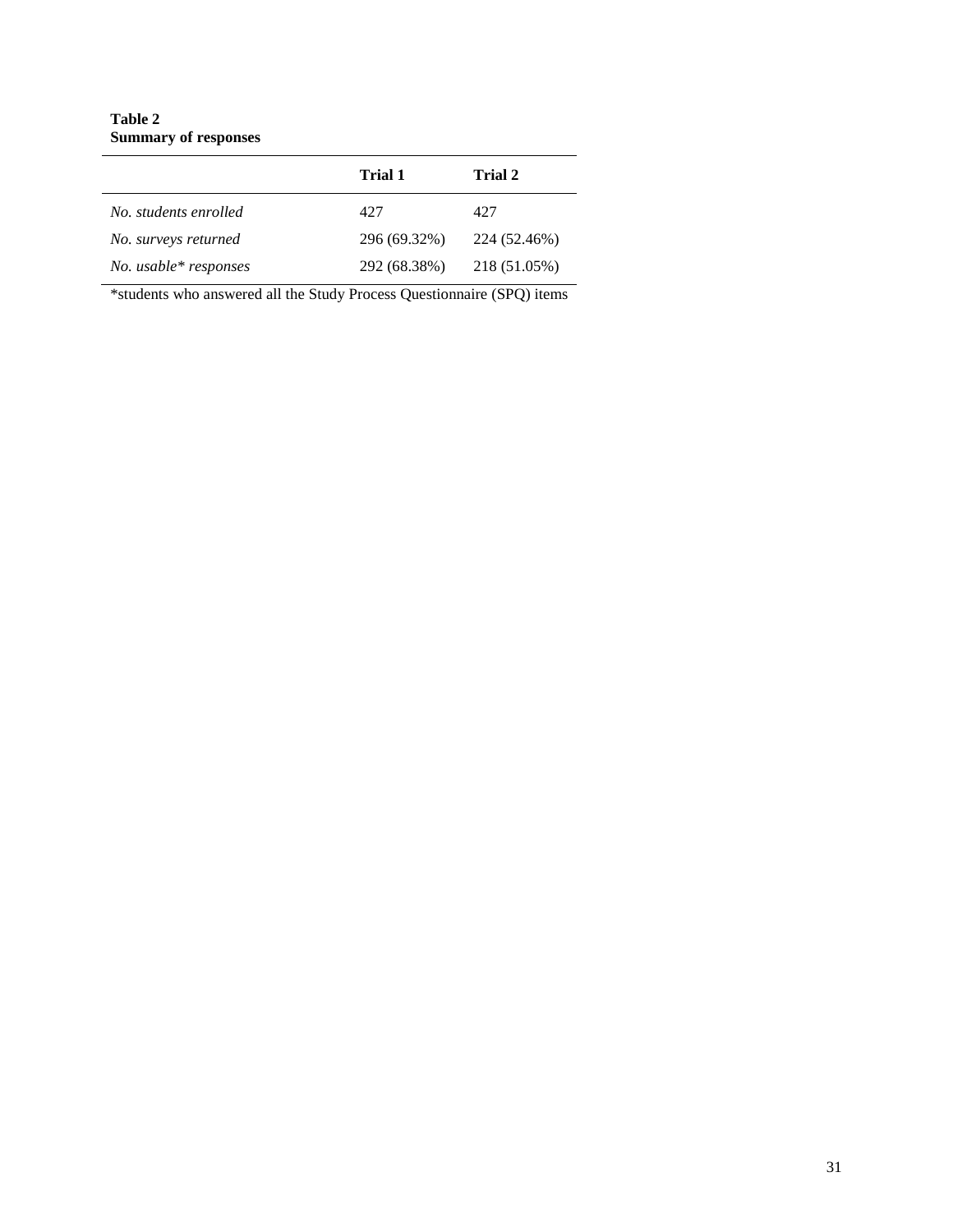| Learning<br>approach | Trial 1 <sup>a</sup> | Trial 2 <sup>a</sup> | <b>Change in learning</b><br>approachb | t-statistic <sup>c</sup> |
|----------------------|----------------------|----------------------|----------------------------------------|--------------------------|
| Deep                 |                      |                      |                                        |                          |
| Overall              | 42.89                | 43.79                | 0.91                                   | 1.847*                   |
|                      | (7.19)               | (7.59)               | (6.16)                                 |                          |
| Motive               | 21.66                | 21.96                | 0.29                                   | 0.942                    |
|                      | (4.35)               | (4.55)               | (3.88)                                 |                          |
| Strategy             | 21.22                | 21.84                | 0.61                                   | $2.018**$                |
|                      | (3.91)               | (3.83)               | (3.82)                                 |                          |
| <b>Surface</b>       |                      |                      |                                        |                          |
| Overall              | 47.61                | 46.24                | $-1.37$                                | $-1.740*$                |
|                      | (7.47)               | (9.45)               | (9.88)                                 |                          |
| Motive               | 24.66                | 23.73                | $-0.93$                                | $-1.750*$                |
|                      | (4.91)               | (5.83)               | (6.68)                                 |                          |
| Strategy             | 22.95                | 22.51                | $-0.44$                                | $-1.217$                 |
|                      | (3.56)               | (4.53)               | (4.51)                                 |                          |

**SPQ descriptive statistics Results for changes in deep and surface SPQ scores between Trial 1 and Trial 2 (n=158)**

a – mean (standard deviation) b – mean (standard deviation) - Trial 2 minus Trial 1

c – paired-sample tests

 $* p < 0.05$  (one-tailed)

**Table 3**

 $**p < 0.01$  (one-tailed)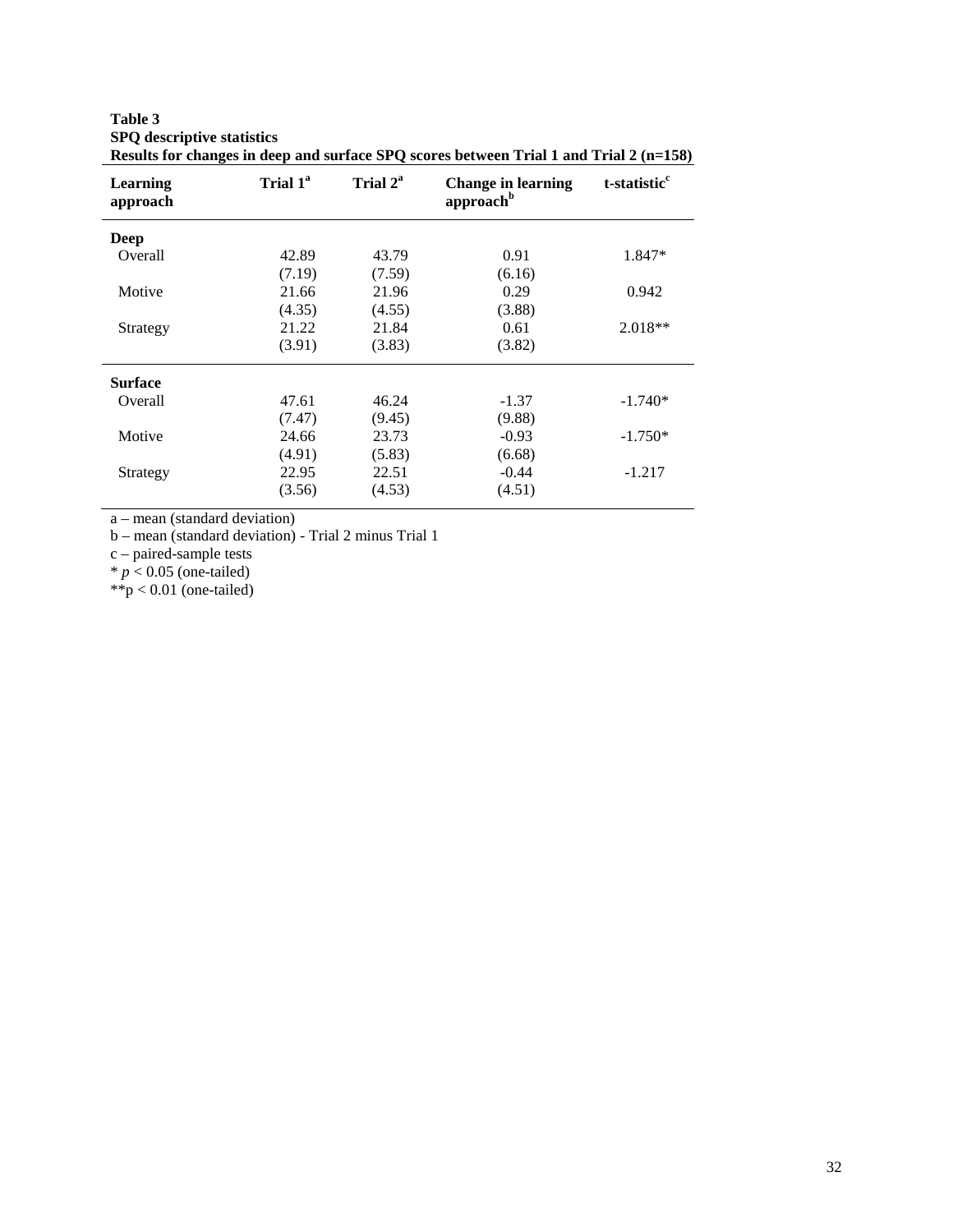#### **Table 4 Multivariate analyses of variance for learning approach scoresa**

| Panel A: Overall change in learning approach scores by Trial (n=158) |                                       |       |       |       |  |
|----------------------------------------------------------------------|---------------------------------------|-------|-------|-------|--|
| <b>Source of variance</b>                                            | Pillai's<br><b>Trace</b> <sup>b</sup> | d.f   |       |       |  |
| Trial                                                                | 0.054                                 | 2.156 | 4.483 | 0.013 |  |

**Panel B: Overall change in learning approach scores by Trial, with age, academic ability, accounting performance, and gender as between subject factors (n=82)**

| <b>Source of variance</b>    | Pillai's<br><b>Trace</b> <sup>b</sup> | d.f  | F     | p     |
|------------------------------|---------------------------------------|------|-------|-------|
| Within subjects              |                                       |      |       |       |
| Trial                        | 0.067                                 | 2,76 | 2.741 | 0.071 |
| Between subjects             |                                       |      |       |       |
| Age                          | 0.075                                 | 2,76 | 3.086 | 0.051 |
| Academic ability             | 0.103                                 | 2,76 | 4.374 | 0.016 |
| Prior accounting performance | 0.017                                 | 2,76 | 0.673 | 0.513 |
| Gender <sup>c</sup>          | 0.001                                 | 2,76 | 0.041 | 0.960 |

Panel C: Overall change in learning approach scores by Trial, with age, prior accounting performance and **gender as between subject factors (n=149)**

| -<br>$\cdot$<br><b>Source of variance</b> | Pillai's<br><b>Trace</b> <sup>b</sup> | d.f    | F     | p     |
|-------------------------------------------|---------------------------------------|--------|-------|-------|
| Within subjects                           |                                       |        |       |       |
| Trial                                     | 0.065                                 | 2, 144 | 4.968 | 0.008 |
| Between subjects                          |                                       |        |       |       |
| Age                                       | 0.001                                 | 2, 144 | 0.037 | 0.964 |
| Prior accounting performance              | 0.009                                 | 2, 144 | 0.685 | 0.506 |
| Gender <sup>c</sup>                       | 0.000                                 | 2, 144 | 0.007 | 0.993 |

**a** ∆SURFACE and ∆DEEP entered as dependent variables.

**b** Pillai's Trace test statistic is reported. Other test criteria provided qualitatively similar results.

**c** For Panel B there are 53 females and 29 males, with a Box's M Statistic of 9.902 {F(3, 94327)=3.200, p>0.01}. For Panel C there are 97 females and 52 males, with a Box's M Statistic of 7.046  $\{F(3, 302626) = 2.309, p > 0.01\}$ . Both tests indicate that the assumption of equality of variance-covariance matrices across groups is not violated. As such, for the results in Panel B and Panel C, unequal cell sizes should not impact the sensitivity of the statistical tests of group differences (Hair et al. 1998)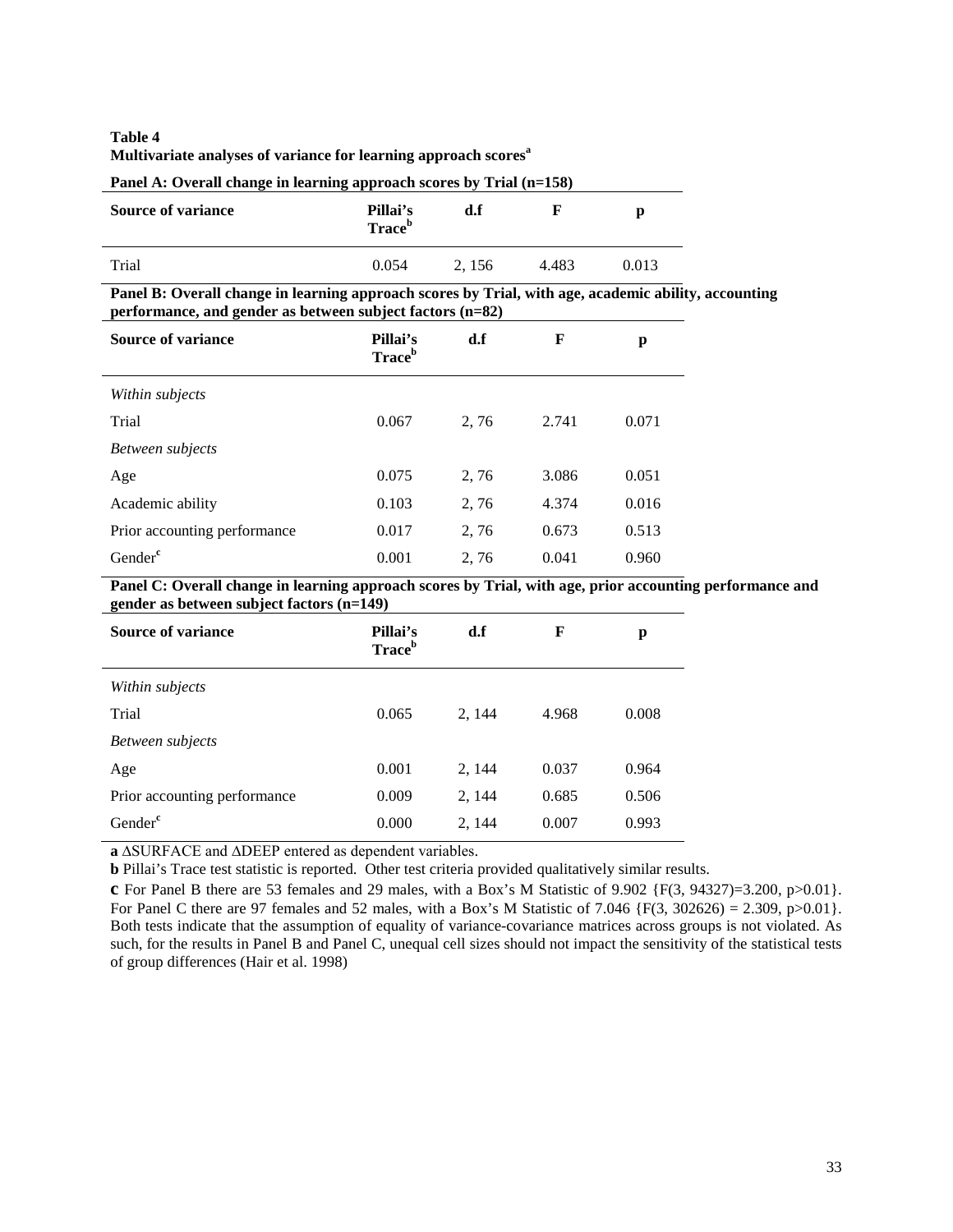<span id="page-34-0"></span><sup>1</sup> While the deep and surface approaches to learning characterise the way that students engage with a task, they do not describe how students organise themselves to complete the task. Biggs (1987a) proposed the achieving approach to learning, which describes how students organise time and space to obtain the highest grades, whether or not the material is interesting. This learning approach is based on competition and ego enhancement (Biggs, 1987a; 1989; Biggs and Moore, 1993; Beattie et al., 1997; Booth et al., 1999). Students' approach (deep versus surface) may interact with the way students organise their time to complete the task. For example, a student may rote-learn in an organised way (surface and achieving approaches) or search for meaning in an organised way (deep and achieving approaches) (Biggs, 1987a). The achieving approach has received relatively little attention in Biggs recent work (Birkett and Mladenovic, 2002).

<span id="page-34-1"></span><sup>2</sup> The tutorial program was designed to enhance students' deep approach to learning and to discourage a surface approach to learning. Consequently, the study only examines changes in deep and surface learning approaches, not the achieving approach. See Biggs (1987b) and Booth et al. (1999) for further details regarding the calculation of learning approach scores.

<span id="page-34-2"></span> $3$  After completion of their final year of secondary education in the State of Victoria, students are awarded a score out of 100 representing their percentile rank relative to other students applying to enter tertiary education from secondary school in that State. Tertiary entrance scores have been used to proxy academic ability in prior studies (Farley and Ramsay 1988; Rohde and Kavanagh 1996). Also, most students undertaking the subject enter university directly from secondary school therefore their tertiary entrance score is a timely measure of their academic ability. Of the available sample, only 82 had an ENTER score available.

<span id="page-34-3"></span><sup>4</sup> There is a statistically significant correlation between  $\triangle$ SURFACE and  $\triangle$ DEEP (r = 0.286, *p* < 0.01). As such, a multivariate analysis of variance (MANOVA) is required to control the overall Type I error rate.

<span id="page-34-4"></span> $5$  The effect size was calculated as (Trial 2 mean – Trial 1 mean)/Trial 1 SD (Cohen 1977). This produces an effect size of 0.125 and -0.183 for the overall deep approach and overall surface approach, respectively. Both effect sizes are between 0.10 and 0.39 and thus are considered small.

<span id="page-34-5"></span> $6$  The continuous between-subject factors of age, general academic ability, and prior accounting performance were modelled as covariates, with gender modelled as a 2-level between-subjects factor.